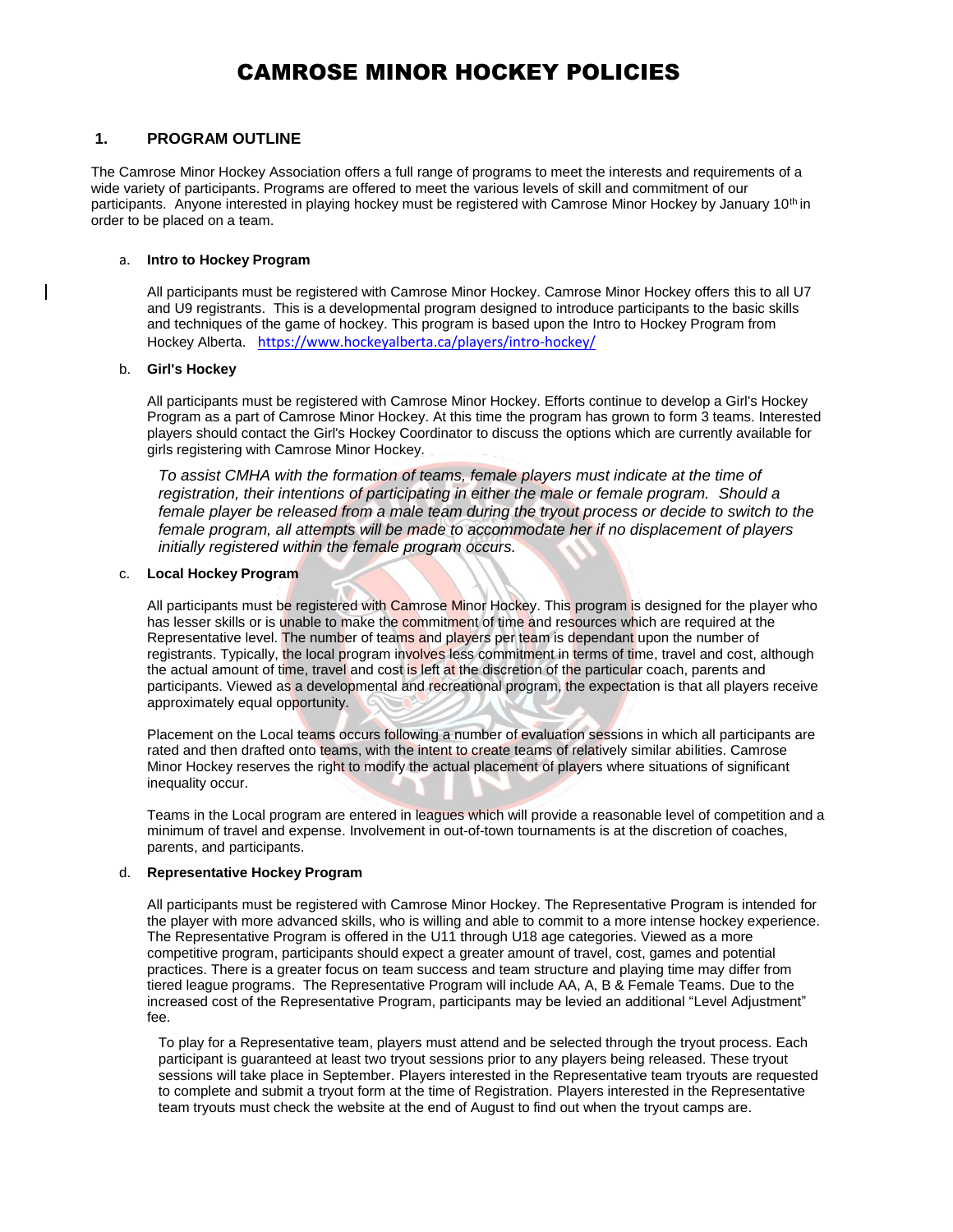Please refer to the Hockey Alberta seasonal structure and tryout process for the U11 division starting 2020 – 2021 season. [https://www.hockeyalberta.ca/players/u11](https://www.hockeyalberta.ca/players/u11-pathway/#:~:text=The%20U11%20Player%20Pathway%20provides,the%20forefront%20of%20the%20programming.&text=allowing%20all%20U11%20players%20to,for%20100%25%20of%20the%20season.) [pathway/#:~:text=The%20U11%20Player%20Pathway%20provides,the%20forefront%20of%20the%20pr](https://www.hockeyalberta.ca/players/u11-pathway/#:~:text=The%20U11%20Player%20Pathway%20provides,the%20forefront%20of%20the%20programming.&text=allowing%20all%20U11%20players%20to,for%20100%25%20of%20the%20season.) [ogramming.&text=allowing%20all%20U11%20players%20to,for%20100%25%20of%20the%20season.](https://www.hockeyalberta.ca/players/u11-pathway/#:~:text=The%20U11%20Player%20Pathway%20provides,the%20forefront%20of%20the%20programming.&text=allowing%20all%20U11%20players%20to,for%20100%25%20of%20the%20season.)

- e. Teams in the Representative Program are entered in leagues which will provide a reasonable level of competition. Typically this means that these Representative teams will be doing significantly more traveling than the Local program, and participants and parents must be prepared for this commitment.
- f. Camrose Minor Hockey will provide the following teams with the opportunity to host their own "Home" Tournament as close to the suggested weeks but dates will depend on what the City of Camrose has scheduled as extra events i.e., curling, hockey programs or skating programs that may bump these tournament dates:
	- i. U15 AA Second week-end in October
	- ii. U13 AA Last week-end of October
	- iii. U11 AA First week of November
	- iv. U18 A Third week of November
	- v. U13 A Second week of December
	- vi. U11 A Second week of January (Depending on where January 1 falls it could be the first week of January)
	- vii. U15 A Second week of January
	- viii. Female Teams U11 and U13 First week of February (Depending on team registration, if there is a team lacking, it will be shared with the next level i.e. U11 and U15)
	- ix. All other Representative and Female, U9 & B teams can check with the Coordinator the availability of ice to determine if there is potential to host a tournament. Involvement in outof-town tournaments is at the discretion of the coaches, parents and participants.

# **2. REGISTRATION**

### a. **Conditions**

All players belonging to Camrose Minor Hockey must be registered prior to going on the ice. Any local player wanting to try-out for another association (at the "AAA" level) must have a letter of permission to tryout. If they are successful in making the club, a request will come electronically through the HCR for a release which will be reviewed by the Camrose Minor Hockey Coordinator (s). Situations arise in which out of town players try out for Camrose Minor Hockey teams, with the understanding that if released, they will return to their home association. In these situations, players must pay the tryout fee and have a letter of permission to try-out from their home association and any other association they had to pass through prior to coming to Camrose before they can step on the ice. Should they make the team, they will be required to pay the Regular Registration Fee for CMHA.

### b. **Early Registration**

Online Registration will be open from June 15 to July 31.

# c. **Regular Registration**

Regular registration will be from August 1 to September 30<sup>th</sup>.

### d. **Qualifications**

It is the policy of Camrose Minor Hockey that all interested players are welcome in the Camrose Minor Hockey program provided that:

- I. All applicable fees are paid
- II. Participants reside in the City of Camrose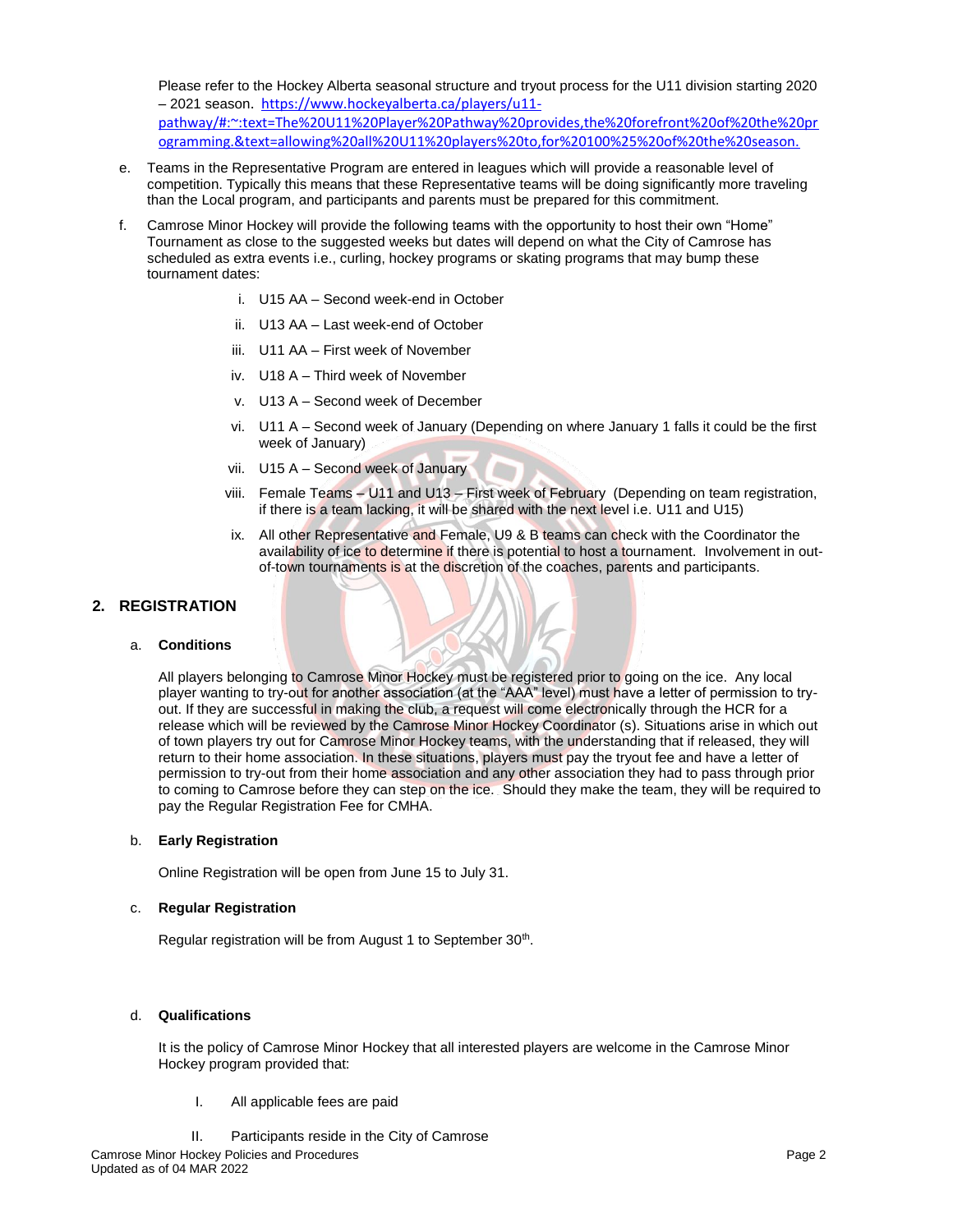- III. Participants reside in the County of Camrose
- IV. Participants from outside the County of Camrose do not reside in or closer to an "AA" centre.
- V. The registration of participants from outside jurisdictions does not result in move to a higher status (i.e. "AAA") in accordance with Hockey Alberta Policy
- VI. In order to preserve order and fairness in our Association, Camrose Minor Hockey reserves the right to monitor the number of outside association players in our system, and to release nonassociation players in order to maintain our Associations current categorization.

#### e. **Fee Structure**

The Basic Registration Fee is calculated on a yearly basis by Camrose Minor Hockey Association. The Basic Registration Fee is calculated as the amount of cost incurred by Camrose Minor Hockey to offer the Basic Program at the particular age level of the registrant. This Basic Registration Fee is paid by all registrants at each level, and represents the basic number of ice sessions and cost at that particular level.

- I. Local Program The registrants in the Local Program pay the Basic Registration Fee which covers the registrant's fees for that program.
- II. Representative Program The registrants in the Representative Program pay the Basic Registration fee which covers the registrants fees for that program. In addition, participants in the Representative Program may be levied an additional fee (Level Adjustment fee) to cover the costs of the additional expenses incurred at the Representative level.

The cost of the program (hrs. used X per hour cost of operation), minus rent paid by the program, divided by the number of participants = the deficit per participant.

#### f. **Registration Refunds**

It shall be the policy of the Camrose Minor Hockey Association that requests for registration refunds are to be in writing and shall be as follows:

|      | By October 15 <sup>th</sup> of the Registration year  | 100% refund minus a \$ 100.00<br>processing fee |
|------|-------------------------------------------------------|-------------------------------------------------|
| Ш.   | By November 15 <sup>th</sup> of the Registration year | 50 % refund                                     |
| III. | By December 15 <sup>th</sup> of the Registration year | 25% refund                                      |
| IV.  | After December 15th of the Registration year          | 0 % refund                                      |

Anything regarding an injury shall be dealt with on a case by case nature prior to the December  $15<sup>th</sup>$ refund deadline.

#### **3. TEAM PERSONNEL**

Camrose Minor Hockey passed a motion (June 21/04) that states:

"No Alcohol is allowed on the Bus, Arena, Dressing Room and Bench."

### a. **Coaches**

I. Application and Selection Process

Applications are accepted on an annual basis by the Camrose Minor Hockey Association from individuals interested in coaching one of the Camrose Minor Hockey teams. Application forms may be completed online at – [www.camrosehockey.com](http://www.camrosehockey.com/) Coaches may be asked to attend an interview session with the Coaches Selection Committee.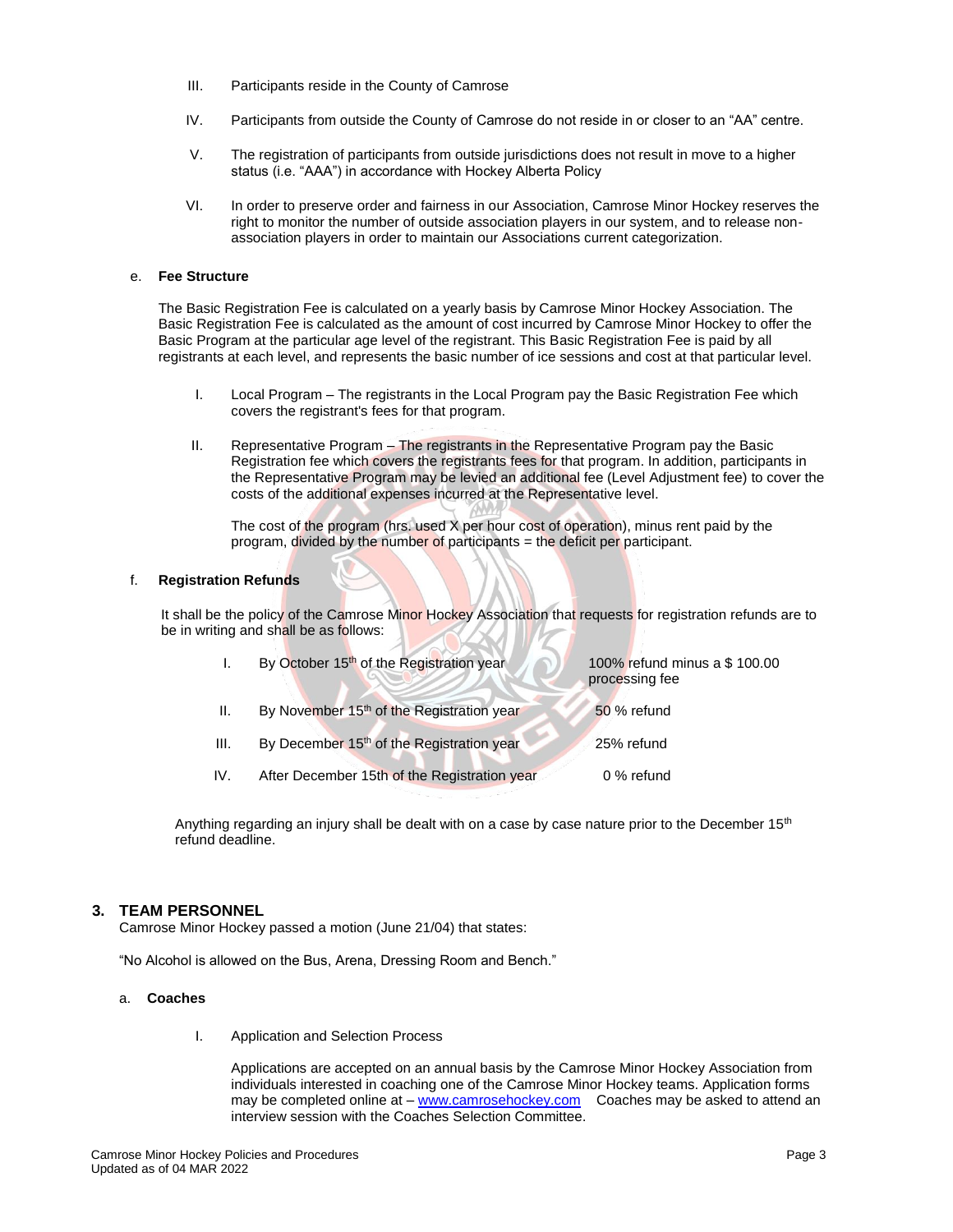All applicants will be notified personally by a member of the Coaches Selection Committee as to the outcome of their Application.

- II. Responsibilities of the Coach
	- Oversee all team operations
	- Follow Camrose Minor Hockey Association Policies and Guidelines
	- **Explain philosophy and plans to parents and players prior to tryouts and hold team and** parent meetings as required during the year
	- Selection of team
	- Release of players
	- Attend games and practices
	- Conduct properly prepared practices (Refer to manuals obtained from Hockey Alberta)
	- Ensure that all players are given the opportunity to develop in a non-threatening environment
	- Ensure that no hazing of players is tolerated
	- **Develop and administer all team rules**
	- **E** Follow all Hockey Canada and Hockey Alberta rules
	- **Report to Camrose Minor Hockey as required**
	- **Ensure proper use, care and return of all Camrose Minor Hockey equipment and sweaters**
	- **E** Ensure that all players are properly and fully equipped when practicing and/or playing
	- **EXECT** Show respect to all players, parents, competitors and officials and encourage all those associated with your team to act in similar fashion
	- Represent Camrose Minor Hockey in a respectable fashion
	- **Example 2** Be a positive role model for all those you encounter

**Any member of the Camrose Minor Hockey Committee, Camrose Minor Sports Association, and the City of Camrose Leisure Services Department have the authority to enforce any of these rules at any time. Camrose Minor Hockey reserves the right to suspend any coaches or team officials for violation of rules.**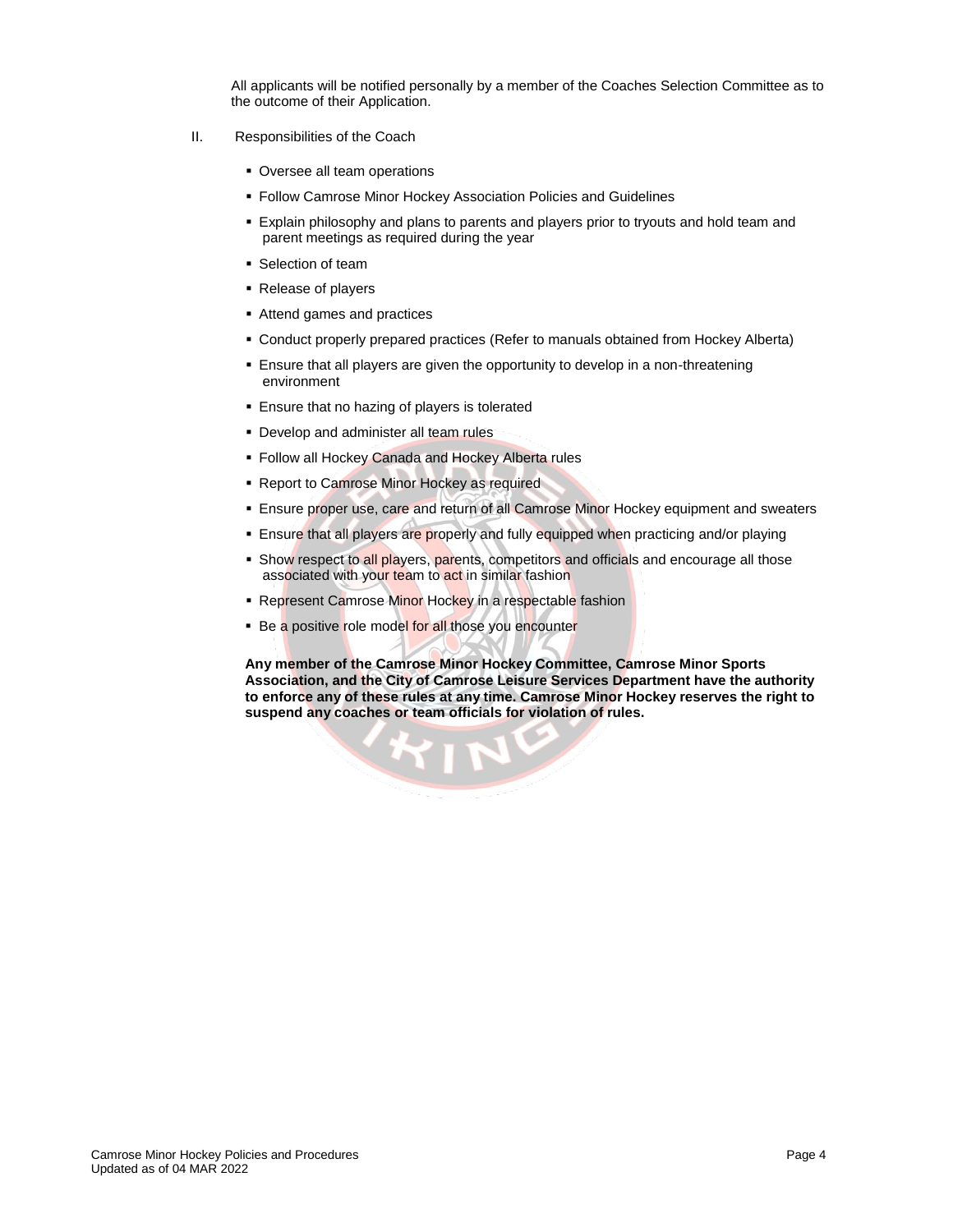#### **III.** Expectations and Qualifications

### **Local League Coaches**

Local League Coaches are encouraged to attain a minimum of the "U9" Level Coaches Certification. "Coach" Level Certification is recommended. Camrose Minor Hockey will pay the registration fee for any coach wishing to attain either the "U9" or "Coach" Level Certification. Local League Coaches are reminded that this is primarily a developmental program, with the focus on participation rather than a win at all costs approach. All players should receive equitable amounts of ice time. Local League Coaches will be required to assist in the preseason evaluation and drafting process.

#### **Representative Coaches**

Representative Level Coaches must obtain the "Coaches" Level Certification in order to coach at the Provincial level. Hockey Alberta continues to increase the level of certification required to coach at a Zone or Provincial level. Coaches are strongly encouraged to continually update their qualifications. Camrose Minor Hockey will pay the registration fee for any coach wishing to attain a provincially mandated level of coaching certification. While the Representative Program is by nature a highly competitive program, coaches are reminded of their responsibility to develop all of their players. Coaches are expected to personally speak to players being released as outlined in the Evaluation Policy, conveying to them the areas which need improvement. As well, the coach of the next level is to be notified by the Evaluation Director of all players who have been released. Each player is to receive evaluation skates as outlined in the Evaluation Policy.

CMH will pay for Development I if it is a requirement for the coach at that time. If any member wishes to take a course and it is not needed at the time they are coaching, they have up to two years from the date the course is taken to present receipts if they obtain a coaching position where it is a requirement.

# **4. Try-Out and Evaluation Camps**

### **GOAL**

Camrose Minor Hockey Association goal is to ensure that try-outs are as transparent as possible and acknowledge that this process can be very stressful on both participants and parents. Evaluator objectivity, clear and concise lines of communication, effectively run ice sessions, and appropriate player selection criteria, is essential for conducting evaluation camps at all levels.

#### **Objectives of Player Evaluation**

a) To provide a fair and impartial assessment of a player's total hockey skills during the skating and scrimmage sessions.

b) To ensure that players have a reasonable opportunity of being selected to a team appropriate to their skill levels as determined during the on-ice evaluations of the current year.

c) To provide coaches with the opportunity and flexibility to build a team based in- part on their own coaching philosophy and knowledge of player skills and attitude.

d) To provide uniformity and consistency in the evaluation process such that a player and parent expectations are consistent from year to year as players move through the various levels of Camrose Minor Hockey. e) To further develop players by providing high quality descriptive feedback.

#### **Player Evaluation, Selection and Release Process**

a) Camrose Minor Hockey Association will set a schedule and inform parents via the website and registration nights the initial ice sessions dedicated for try-outs for each level, and when further ice sessions may occur pending the results of the initial assessments. Every parent and player should be aware prior to evaluations that there will be a minimum of 2 evaluation sessions before being released from a given team.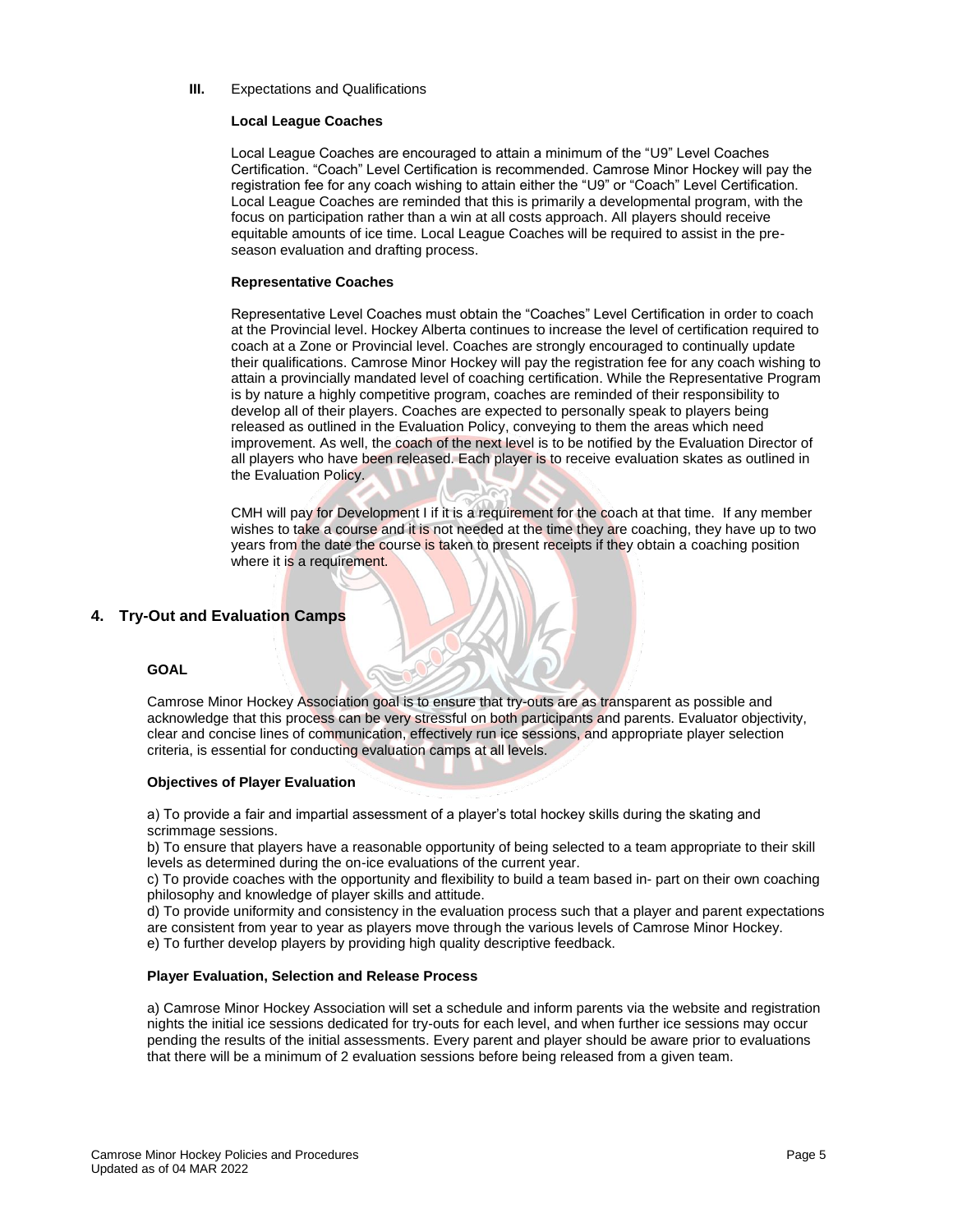b) Players will be assigned a jersey and number upon their arrival at the rink. The evaluators will only know the players number, not their name. The Evaluation Director will help with this process and will have a copy of jersey numbers and corresponding names. They will also ensure that all equipment including pucks, pylons and other ice time equipment are present for the beginning of the session and deal with any late arriving registrations or players who have attended the incorrect ice session.

c) An information meeting will be run by the Evaluation Director prior to the first try-outs informing the parents of the following:

- How the selection process will work
- Number of ice sessions
- Sample outline of year i.e. travel, tournaments, league games
- Approximate financial commitment
- Expectations of players and parents
- Procedure for release of players

d) In order to give each and every player a fair opportunity to exhibit the range of skills that they possess they will be evaluated in a game and skill/compete type environment. At the younger age levels a greater emphasis will be placed on the evaluation of skills- as the players get older the game or scrimmage sessions will have a greater overall impact on the player's placement within the minor hockey program.

e) All Camrose Minor Hockey representative teams including (U11-U18 A) including the levels from B, A, AA, in addition to the female teams (as their numbers warrant) will use an Independent Team of Evaluators (ITof E) to conduct try-outs and run the ice sessions. The ITofE may be from Camrose or the surrounding community, but are to have no direct ties to any of the teams they are evaluating. Please note that if numbers warrant, the B team and A team tryouts will be run together to help streamline the process and prevent unnecessary release of players.

f) In addition, the ITofE team will also assist all local level (house league) evaluations for the purpose of running the ice sessions and helping rank each player for the purpose of equally dividing players into teams. For the purposes of ranking all of the players at this level, 2 skates are recommended but not necessary. Once all the house league coaches have been appointed, they will help place players on their respective house teams, based upon the rankings from the ITofE team. This process will be overseen by the appropriate Division Director or the Camrose Minor Hockey Coordinator.

g) There will be an additional goaltender skills/training session available for all goalies intending on playing as a goalie on any team by a goalie instructor selected by Camrose Minor Hockey. All male/female goalies will be included in this session. This goaltender session will allow all participants to receive some additional instruction prior to the try-out process for the upcoming season. This session will also provide important information to Camrose Minor Hockey regarding goaltender numbers and skill levels.

h) The ITofE will run 3 sessions for each team based upon the recommended try-out guidelines and criteria set out by Hockey Canada. The first session will include some skill/compete drills followed by modified game situation drills and scrimmage. The bulk of the remaining tryouts will consist of compete drills and scrimmages. After each on-ice session, the ITofE will provide an overall score for each player and rank the players accordingly.

The following guidelines will be used by the ITofE to help select the representative teams:

**Tryout Session #1**- No releases will be made

**Tryout Session #2**- After 2 ice sessions, the ITofE will reduce the roster to 30 skaters and 4 goaltenders (if available). The ITofE will discuss the rankings of each player based upon the criteria, and report to the Evaluation Director the successful players moving to the next tryout session. This list of players will be posted on the CMHA website and it is **the responsibility of the players/parents to check the website to see when their next tryout session will occur.** 

**Tryout Session #3**- After the third session, the ITofE will once again reduce the roster to a minimum of 25 skaters (this number may increase if evaluation numbers are close so players are allowed a fair chance in being successful in their try-out) and 3 goaltenders (if available). IT of E will report to the Evaluation Director the successful players moving to the next tryout session. Once again, this list of players will be posted on the CMHA website and it is **the responsibility of the players/parents to check the website to see when their next tryout session will occur.**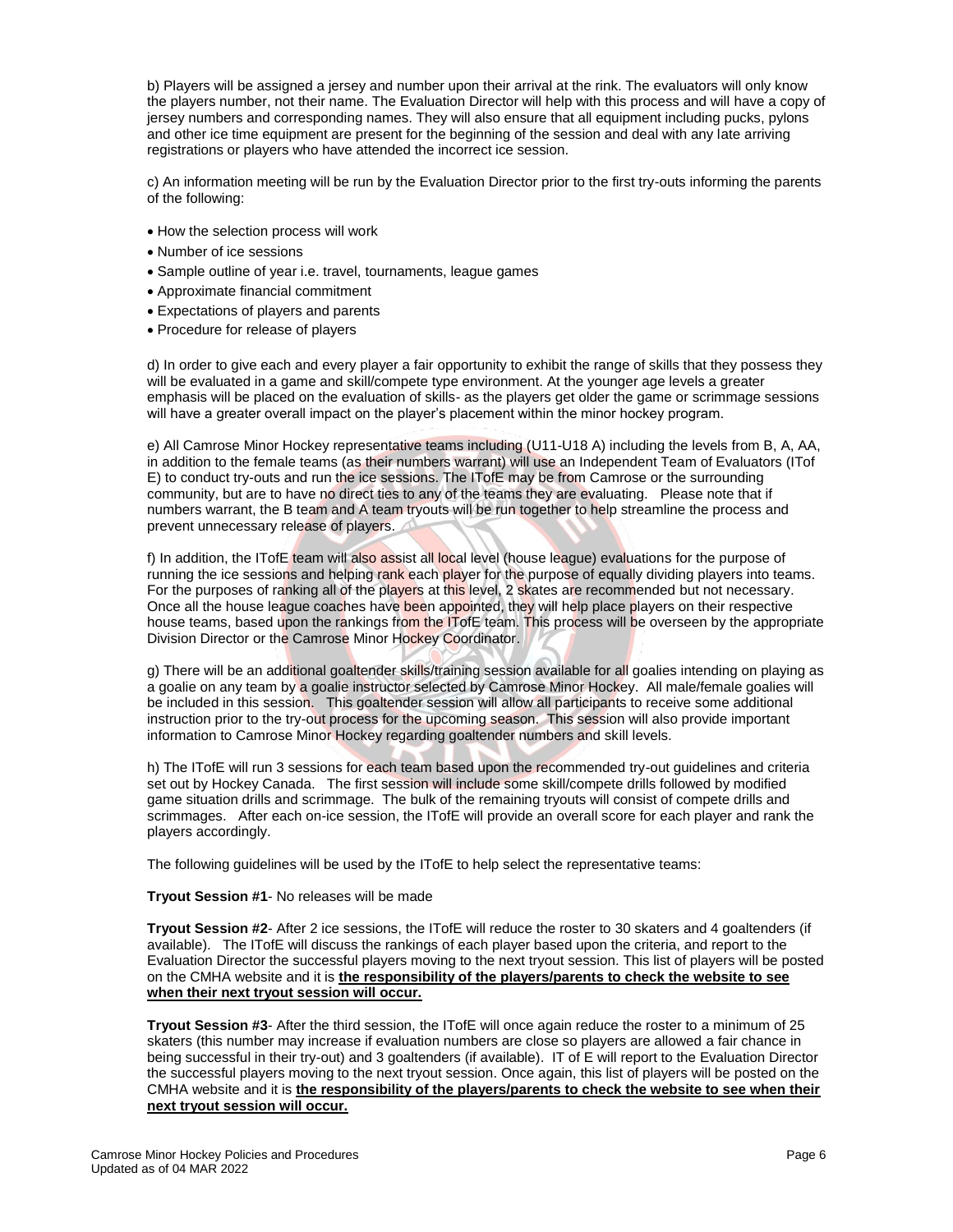When a coach is ratified for the AA and female teams prior to evaluations, the Coach information may be posted to the website. If the named coaches' child is unsuccessful at that division, the coach has the choice to remain or drop to the lower division. Otherwise the Head Coach will be named and the team will be turned over to him/her to complete evaluations and releases after the third skate.

#### (Passed at August 2021 Meeting)

**Tryout Session #4**- The Head Coach will now take over the evaluation process and will have the ability to select the balance of the team from the remaining players outside the top 5 rankings. (The top 3 forwards, 2 defencemen, as selected by the ITofE E cannot be released by the coach).

Before the team can be finalized, the Head Coach will consult with the ITofE and the Evaluation Director to ensure higher level teams have completed releases and that only players from outside the top 5 rated players (3 forwards and 2 defencemen) will be released.

The ITofE and the Evaluation Director will not be involved with the evaluation of players during Tryout Session #4, however the Evaluation Team will be used to run the on-ice session for the coach if requested.

#### Additional Tryout sessions:

Each team may need more evaluation skates before making their final decisions. The coach may consider playing an exhibition game before determining the final roster. However, consideration needs to be given to other levels as to not hold up the evaluation process.

**Coach Releases** after tryout session #4 or additional skates will be in the following manner:

Releases will be done via website with continuation rosters being posted after school hours (unless there are unforeseen circumstances where it must be posted earlier) or before midnight of the same day of the evaluation skate if there is a skate to be held the next day.

i) There may be special circumstances where positional players are chosen for the team that are not rated in the top 25 by the evaluators if mutually agreed upon by the Evaluation Director and the ITofE. An example may include a team that is short defensemen. In these situations, the coach (if known) may be consulted by the Evaluation Director and the ITofE for their input.

j) Under no circumstances will evaluation results be released to parents. The evaluation rankings will only be made available to the Evaluation Director.

k) Players registered for tryouts must attend all sessions; however, consideration may be given for sick or injured players or other extenuating circumstances. This will be evaluated on a case by case basis by the Minor Hockey Board. If a player joins an organization after the team has been selected, the Evaluation Director will have that player evaluated at a practice by the IT of E or CMHA Board members if the IT of E is unavailable and will do their best to place that player at the appropriate skill level, or on a team that can accommodate with roster space. That player is still expected to pay the appropriate tryout fee.

l) It is recognized that in certain situations that players will be released late from higher-level teams and unable to attend some or all or the tryout sessions of the team they have been released to. These situations will be reviewed case by case by the Evaluation Director in consultation with the IT of E and the affected Coaches to identify the best procedure to have the player properly placed.

m) Players that are final releases from AA tryouts WILL NOT be considered "locks" to A team rosters if time allows these released players to attend the A team tryout skates. Final releases from the AA team would only be considered "locks" to the A team roster if their release occurred too late after the start of A team evaluations and agreed upon by the Evaluation Director and IT of E. The same process would be used for players released from A to B teams if applicable. Coaches will endeavor to release players in a way as to not hold up other level evaluations.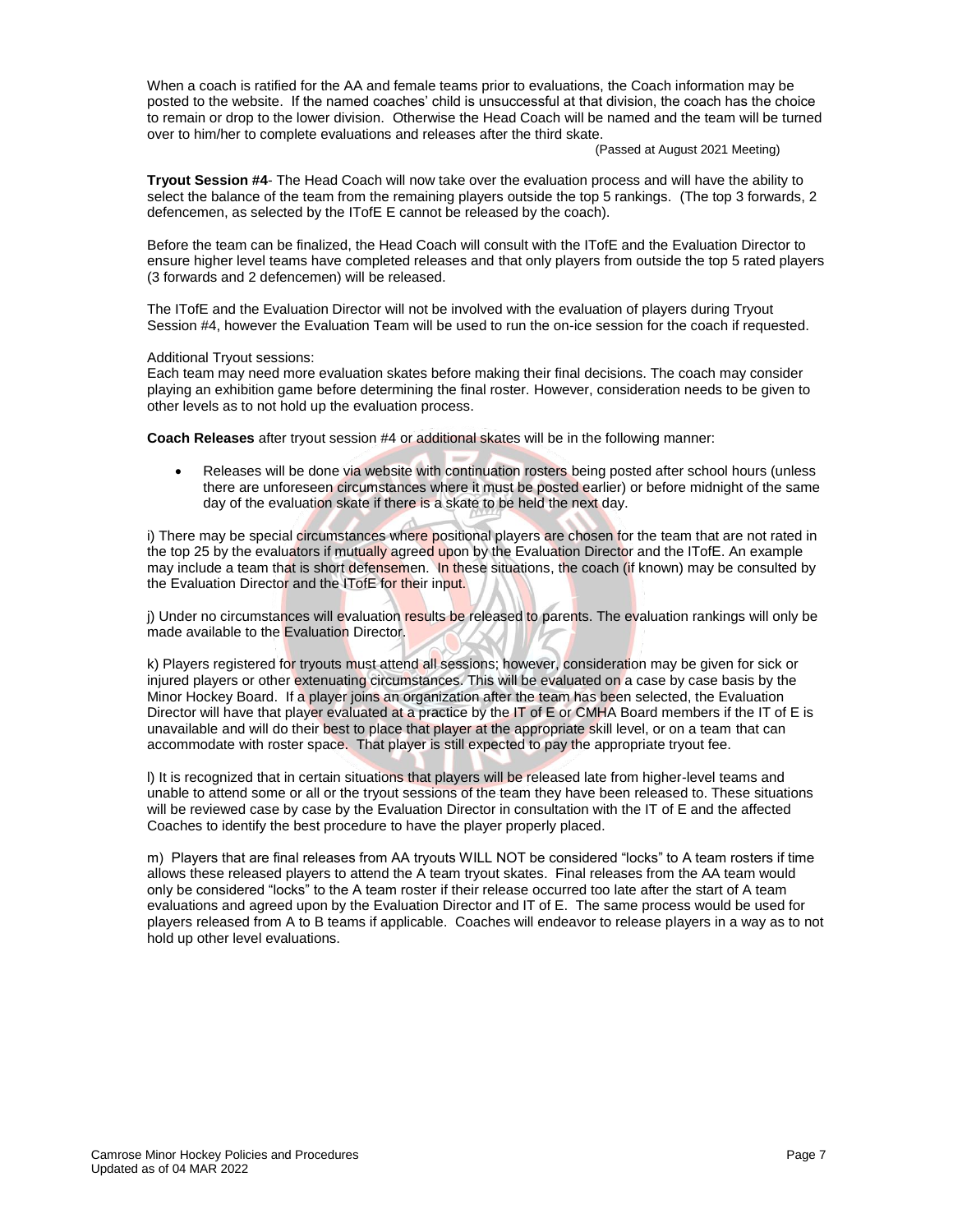That all U16 players wishing to try out for the Camrose AA teams must attend the U16 AA tryouts with the following exceptions:

- *1.* Any U16 player that wishes to try-out for the Camrose U18 AA team must participate in the first two U18 AA tryout skates and be awarded a score from the Independent Team of Evaluators that rates them in the top 5 Skaters or top 1 Goalie after the second tryout skate. The U16 player will be allowed to continue at U18 AA tryouts if these rankings are achieved.
	- a. An exemption will be made for U16 players that make it to final cuts or onto the official AAA roster but are later released from AAA roster due to a player coming back to that team from WHL or Junior A. These players would be allowed the choice between whether they would join the U16 AA or U18 AA team if there is a roster spot available. (Motion from 19 SEP 2021)

#### **Evaluator Guidelines:**

As much as possible there should be a consistency of evaluators for a given age group or division. This continuity ensures that the players are being observed by a group of evaluators who have a benchmark for performance and knowledge of the overall ability of the group that they are observing.

The evaluators must:

- ♦ Review all of the drills and skills to be observed so that you are clear on the on-ice process
- ♦ Review the evaluation criteria prior to the process to ensure that all evaluators are evaluating the same skill with the same intent.
- ♦ Sit separate from the other evaluators and the spectators during the entire on-ice process. It is crucial that they don't engage in any discussion with parents as evaluations are a confidential process that must be respected.
- ♦ Make sure that all evaluators have the same evaluation page with the same jersey numbers and colors
- ♦ Review your marks at the end of the session to ensure you have not made any entry errors
- ♦ Evaluation documents should be gathered by the Evaluation Director at the completion of each ice session
- ♦ Do not share your comments or opinions with any players/ parents or other interested observers
- ♦ Refer questions, comments or concerns that you may receive to the Evaluation Director without offering comment on the question or concern.

### **On-ice Coaches**

During the ice sessions there should be a minimum of one lead instructor and 1 assistant for the duration of the session. The responsibilities of the on-ice staff include:

- Making sure all branding is removed from helmets and evaluation crew can easily view numbers.
- Keep up the pace and flow of the drills to finish within the allotted period. In order to accomplish this it is imperative the lead is aware of the time for each drill and the order that the drills occur.
- **•** Drills should be kept in the same order for each session.
- If possible pre-ice the players prior to the session so that they are aware of the drills and the order that they will go through them.
- Ensure the players understand the drill it is the lead coach's responsibility to put the players in a situation where they can show their skill and not struggle with understanding the drill.
- If a player has their performance affected by items out of their control it is the coaches discretion to allow the player to perform the skill a 2nd time.
- During scrimmage play, ensure that all players have equal ice time and the opportunity to play their desired position.
- Check that all players have the proper protective equipment.
- Encourage the players to perform to the best of their ability.
- Do not share any of your personal insight with parents/players/other observers that may appear to bias or alter the process.
- Verify with evaluators that they have had ample time and opportunity to review players in the given drill.
- Pop through dressing rooms at conclusion of skates to help with supervision of players.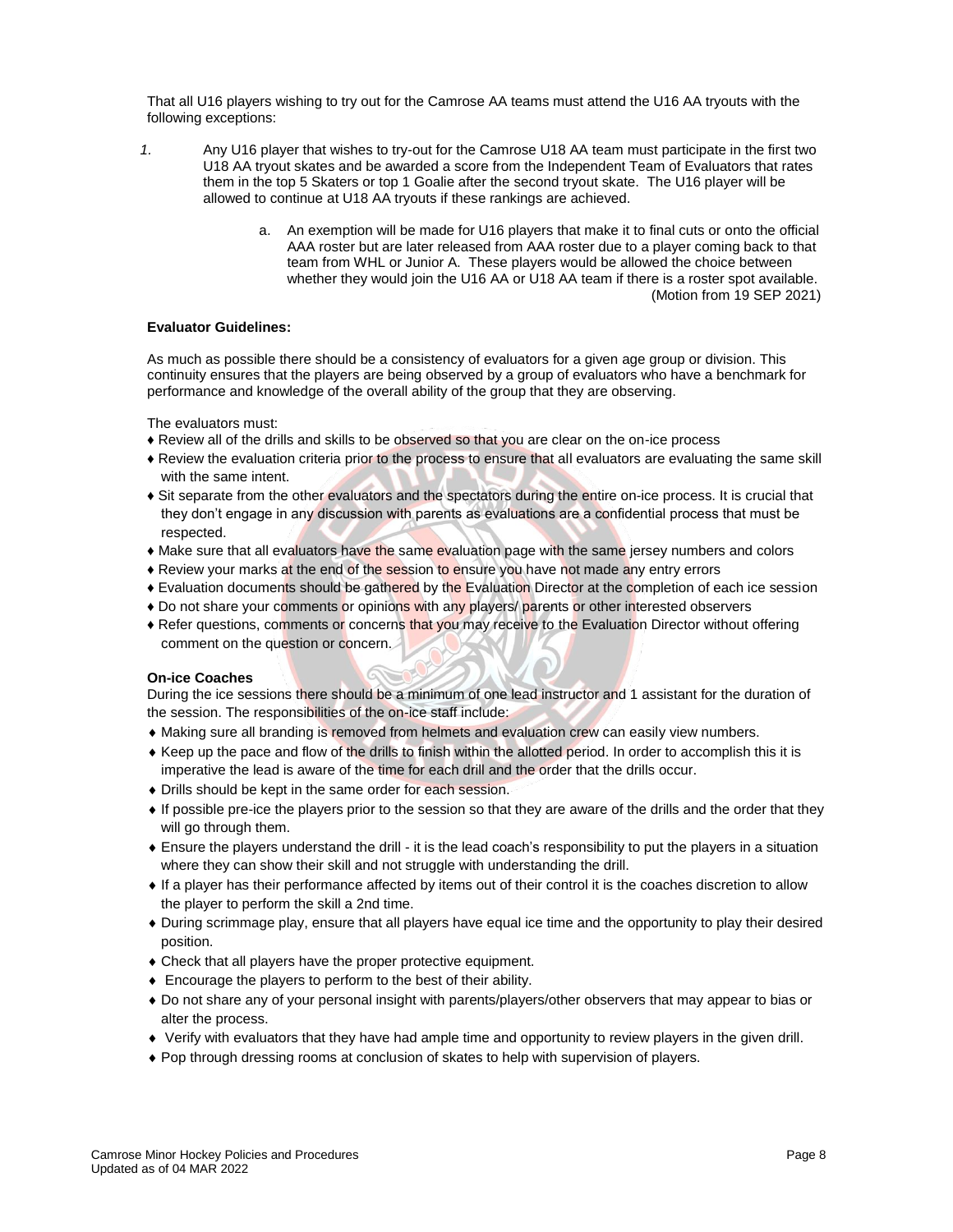# **Coach Responsibilities**

# *Parent Meeting*

Communication with players and parents cannot be over-emphasized. Hockey involves a very significant commitment, and parents have the right to have input and be informed of the operations of the team. Open lines of communication will improve the hockey experience for all concerned. The following is a list of suggested times and agendas for parent meetings.

### **Post-Selection**

- Program outline
- Collect start-up fees
- Team goals and philosophy
- Solicit team officials
- Questions & Answers

#### **Mid-Season**

- **EXECUTE:** Review of program
- Team official's reports
- Play-off information
- Questions and answers

### **Post-Season**

- Overview of season
- **Post-Season evaluations**
- Appreciation to players, team officials and parents
- Questions and answers

As Coach, you will be very busy preparing your team. Access your parent's assistance. You will have a more enjoyable experience and so will your parents and players.

#### 5. **Assistant Coaches**

- I. Selection Process The selection of Assistant Coaches is the responsibility of the Coach. In the selection of Assistant Coaches, Coaches are reminded that they are responsible to Camrose Minor Hockey for the operation of their team. When selecting Assistant Coaches please ensure that their conduct with the players, other teams, and officials is of a professional nature.
- II. Responsibilities The responsibilities of the Assistant Coach (es) will be as decided upon by the Coach. Coaches are encouraged to choose who will complement the on-ice efforts of the team.

### **Coaches Code of Conduct**

- 1. Understand that you have an obligation to abide by the policies of CMHA and failure to do so could result in a loss of coaching privileges or disciplinary action.
- 2. Make sure that our players understand and abide by the PLAYER'S CODE.
- 3. Be reasonable in your demands on the young player's time, energy and enthusiasm. Remember that they have other interests and being able to pursue these interests, as well as hockey, will help them maintain their enthusiasm and make them better hockey players.
- 4. Teach your players that the rules of the game are mutual agreements which no one should evade or break. Without them, there would be no game.
- 5. Remember that participants play for fun and enjoyment and that winning is only part of it. Never ridicule or yell at the player for making a mistake or losing a competition.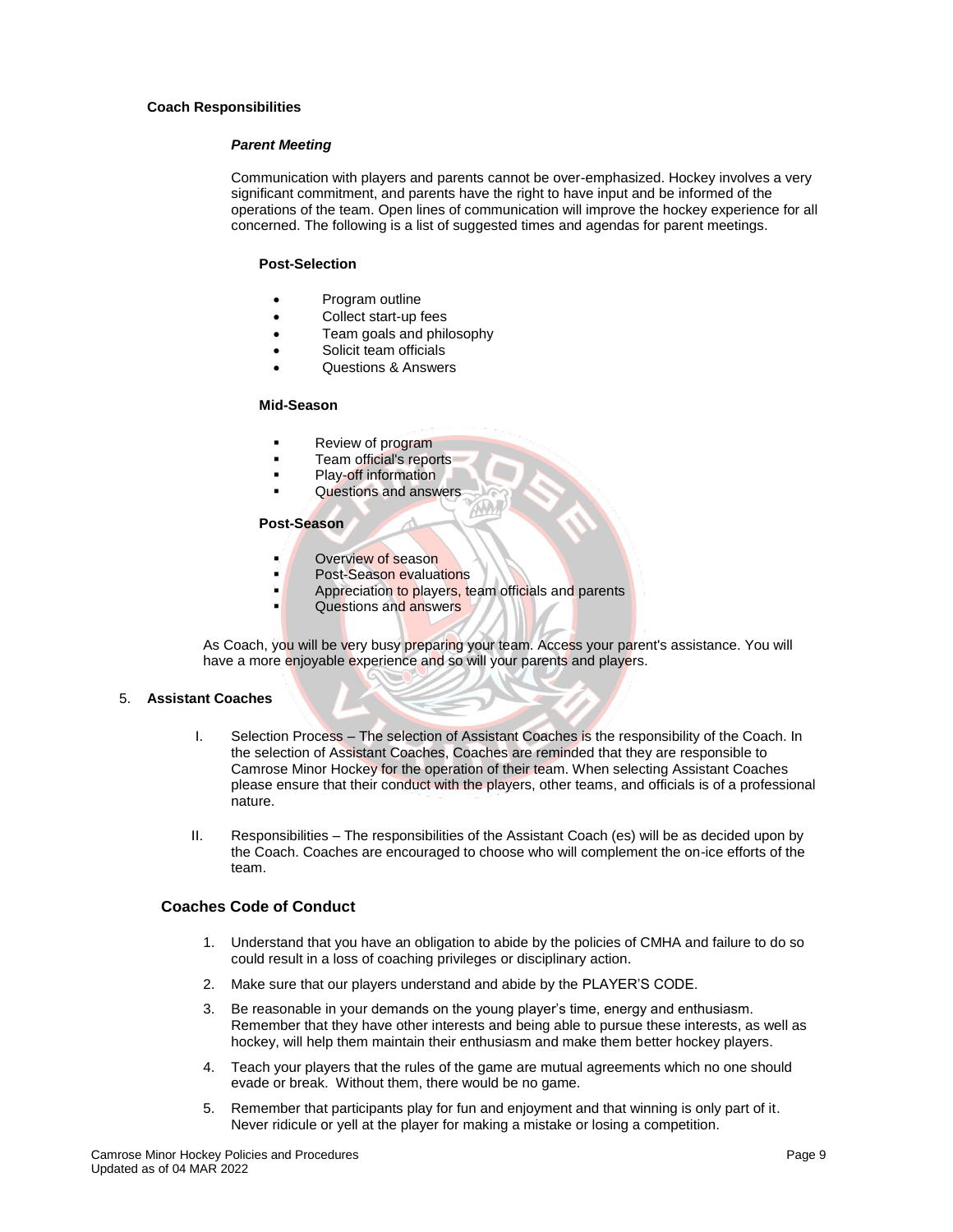- 6. Develop team respect for the ability of the opponents, as well as for the judgment of officials and opposing coaches.
- 7. Follow the advice of a physician when determining when an injured player is ready to play. Player must obtain a letter from physician authorizing play.
- 8. Remember that players need a coach they can respect and look up to. Be generous with your praise when it is deserved and set a good example.
- 9. Make a personal commitment to keep yourself informed on sound coaching principles and principles of growth and development in children. Attend all clinics and functions that the CMHA may hold from time to time.
- 10. Treat the players as you would like to be treated.
- 11. Do not lower yourself to the level of the fans or other coaches who throw tantrums, use profanity, make a spectacle of themselves by abusing the game officials, and in general degrade themselves and the game.
- 12. Coaches are responsible for the conduct of his/her players and team officials during practices, games and team functions.
- 13. Coaches are responsible for supervision of dressing rooms.
- 14. Appropriate use of Social Media related to Minor Hockey activities.

#### 6. **Managers**

- II. Role and Responsibilities Coaches are urged to appoint a Team Manager to assist in the day to day operations of the hockey team. Team Managers can be invaluable in the organization of fund-raising initiative, scheduling of travel arrangements, booking of tournaments, scheduling time etc. All teams should maintain a team file. This should include:
	- **Ensure the Team Roster is correct once received from the CMH Coordinator**
	- Sweater number of each player
	- **Player information sheets (See Appendices)**
	- **Proposed budget (See Appendices)**
	- **Einancial reports**
	- **EXECT** Year-end reports of banking information, etc
	- **Contact information of teams that you will playing in your league**
	- **Refer to the Managers Manual for a more detailed description**

#### d. **Team Treasurer**

- I. Budgets and Financial Accountability Whenever a Camrose Minor Hockey team is generating income (fund-raising, 50/50 sales, team fees, tournament income, etc) accurate and detailed financial records must be maintained. Parents must have access to these records, and Camrose Minor Hockey may request accurate and detailed financial statements from all teams. It is recommended that the team Treasurer and Manager assist and share in all financial activities of the team.
- II. Fund-Raising and Disbursement of Funds Treasurers should make themselves familiar with Camrose Minor Hockey Policy in regards to fund-raising and canvassing of local businesses. It is the belief of Camrose Minor Hockey that any fundraising initiatives be directed toward the sole purpose of providing for the hockey experience of the players. It is recommended that disbursement of team funds be jointly handled by the Treasurer and another of the team personnel.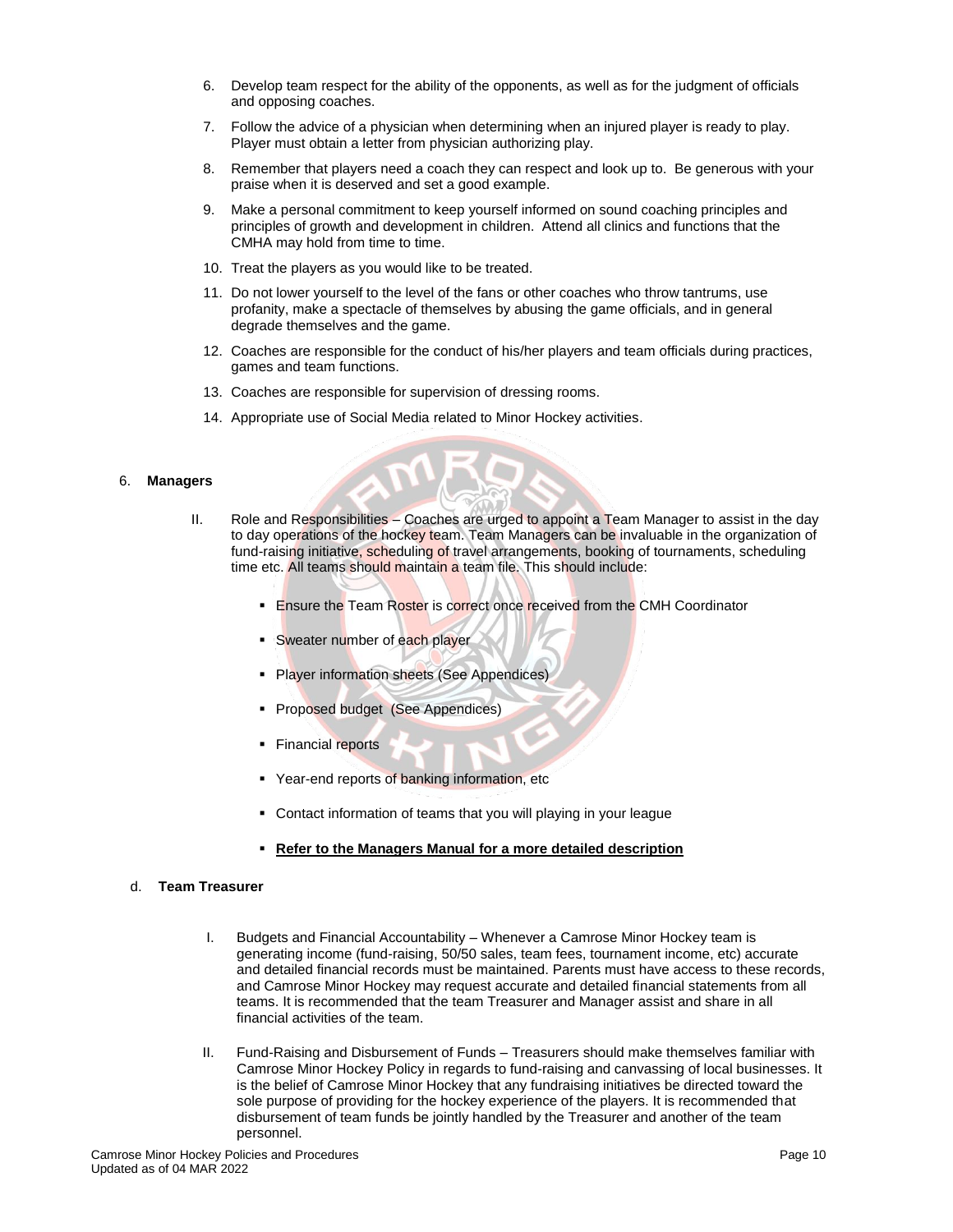### e. **Team Trainers**

- I. Role and Responsibilities In an effort to reduce the number and severity of hockey injuries, Hockey Canada has instituted a Risk Management Initiative. An integral component of this Initiative is the involvement of a qualified trainer with every hockey team. The role of the trainer is to monitor the risk level, be prepared to access emergency assistance, and to ensure that in the event of an injury, the player is maintained in a safe state until emergency help arrives.
- II. Training and Certification To this end, Hockey Canada will be conducting Hockey Trainer seminars which Camrose Minor Hockey will be making available to interested parties. At this point in time, trainers are recommended to assist in the care of minor injuries, monitoring facilities to maintain a safe environment, and to be prepared to summon medical aid. It is recommended that all teams appoint a trainer to fulfill these functions. **It is not expected that team trainers deal with serious injuries.**
- III. Injury Reporting In the event of injury to a player or any registered team personnel, please complete and submit a Canadian Hockey Injury Report. Forms and directions are included on the following pages. Note that all claims must go through the individuals own plan before Hockey Alberta will make any compensations.
- IV. First Aid Kit Many minor injuries can be dealt with quickly and effectively if an adequately equipped first aid kit is available. It is recommended that the team purchase a First Aid Kit to be used throughout the year.
- V. Medical Information Sheets All minor hockey teams must carry up-to-date Medical Information Sheets. The information contained on these forms may be necessary in the event that emergency care is required. A sample Medical Information Form is available on the Camrose Minor Hockey Website and on the Hockey Alberta website.

### f. **Tournament Chairperson**

- I. Assist in tournament organization
- II. Organize volunteers
- III. Organize draws and raffles
- IV. Prepare trophies
- V. Supervise tournament operations
- VI. 50/50 Chairperson
- VII. Other positions as necessary

#### g. **Players**

#### **Code of Conduct – Players**

- 1. Players are responsible for cleaning, maintaining and returning all equipment and sweaters which are the property of Camrose Minor Hockey. Name bars must be removed prior to the return of sweaters.
- 2. Players must supply all of their own equipment which must be C.S.A. certified and in satisfactory condition. Goaltenders will be provided with pads, blockers, trappers and monkey suits.
- 3. Must obey all team rules.
- 4. Must conduct themselves in a respectable manner at all times.
- 5. Must remain off ice surface until flooding is complete and ice surface has been fully prepared.
- 6. The following **will not** be tolerated by Camrose Minor Hockey:
	- I. Abuse of referees
	- II. Abuse of team officials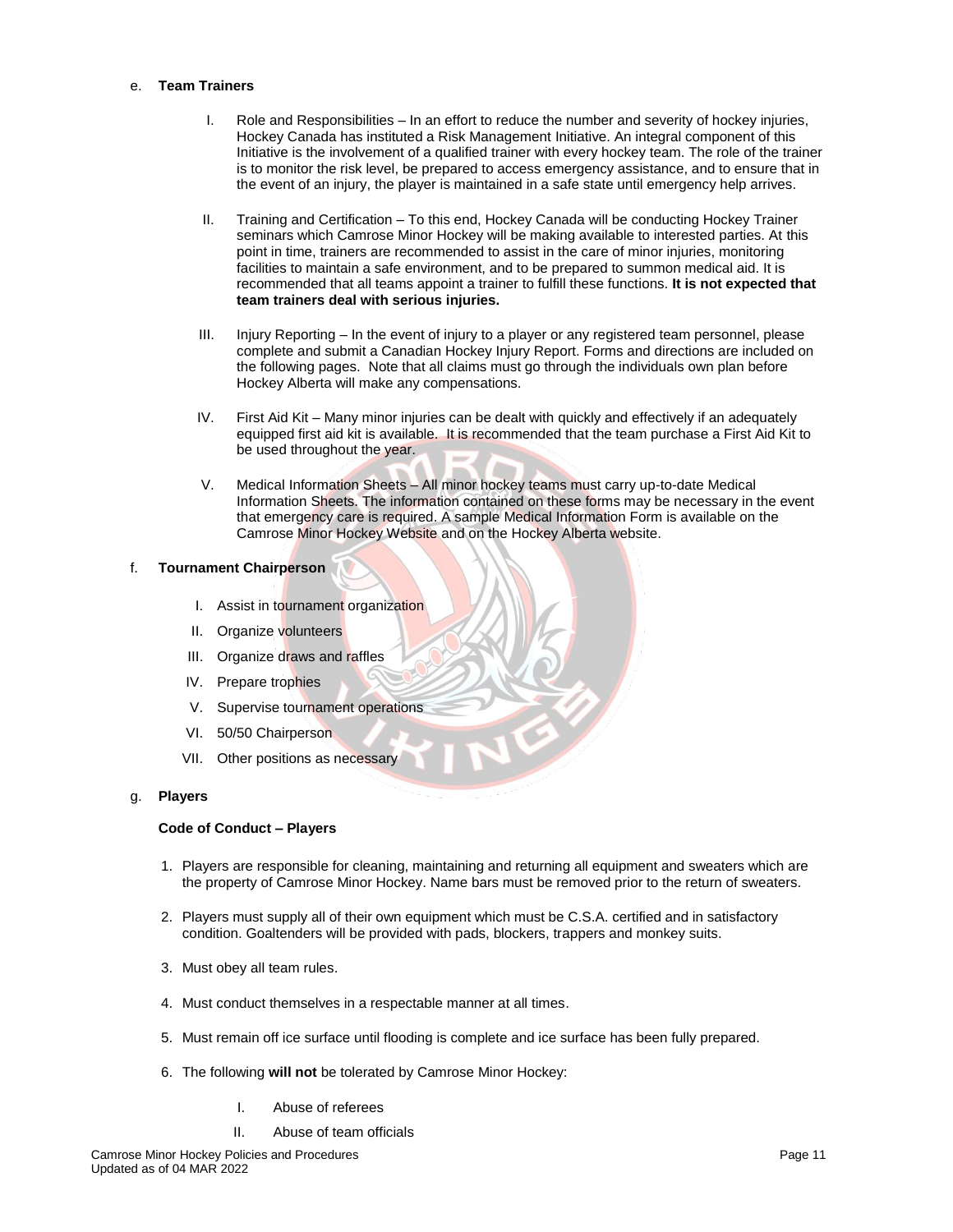- III. Abuse of off-ice officials
- IV. Abuse of facilities
- V. Abuse of uniforms and equipment
- VI. Abuse of players
- VII. Abuse of fans
- VIII. Use of drugs, alcohol and tobacco at any function associated with Camrose Minor Hockey and/or the player's team
	- IX. Swearing
	- X. Disruptive behavior
	- XI. Any form of Bullying or Harassment or Misconduct that is deemed to be inappropriate (this will include all forms of cyberbullying)
- XII. Inappropriate use of social media, related to Minor Hockey activities
- XIII. The use of any device in a dressing room to capture a photograph or video (including but not limited to cameras, cell phones and other electronic devices)

**Any Division Director of the Camrose Minor Hockey Board has the authority to enforce any of these rules at any time. Camrose Minor Hockey Association reserves the right to suspend players for violation of these rules.**

### h. **Parents**

**Code of Conduct - Parents**

- 1. Cooperate with Coaches, Managers, etc.
- 2. Help Coaches as necessary. Where problems arise, deal with them in a mature manner. Bring problems which cannot be resolved to the Executive of Camrose Minor Hockey through the formal complaint process, and we will help to resolve the problem.
- 3. Do your share with fund-raising, committee work, driving etc.
- 4. Ensure that your child has proper and adequate equipment. Hockey is a physical game and quality equipment is necessary to avoid injury.
- 5. Encourage and support players of all ability levels.
- 6. Reinforce the "team" concept.
- 7. Take an active part in your child's hockey experience. Attend practices and games and be supportive of their efforts.
- 8. Be patient with and support the officials. They have a difficult task and we need them.
- 9. Travel with care. Do not allow children to drive. Parents are expected to drive.
- 10. Participate in the activities of your team and your minor hockey program. Volunteers are always needed and appreciated.
- 11. Help your child have fun in hockey.
- 12. Reinforce positive lifestyle qualities.
- 13. Be a parent that your child is proud of.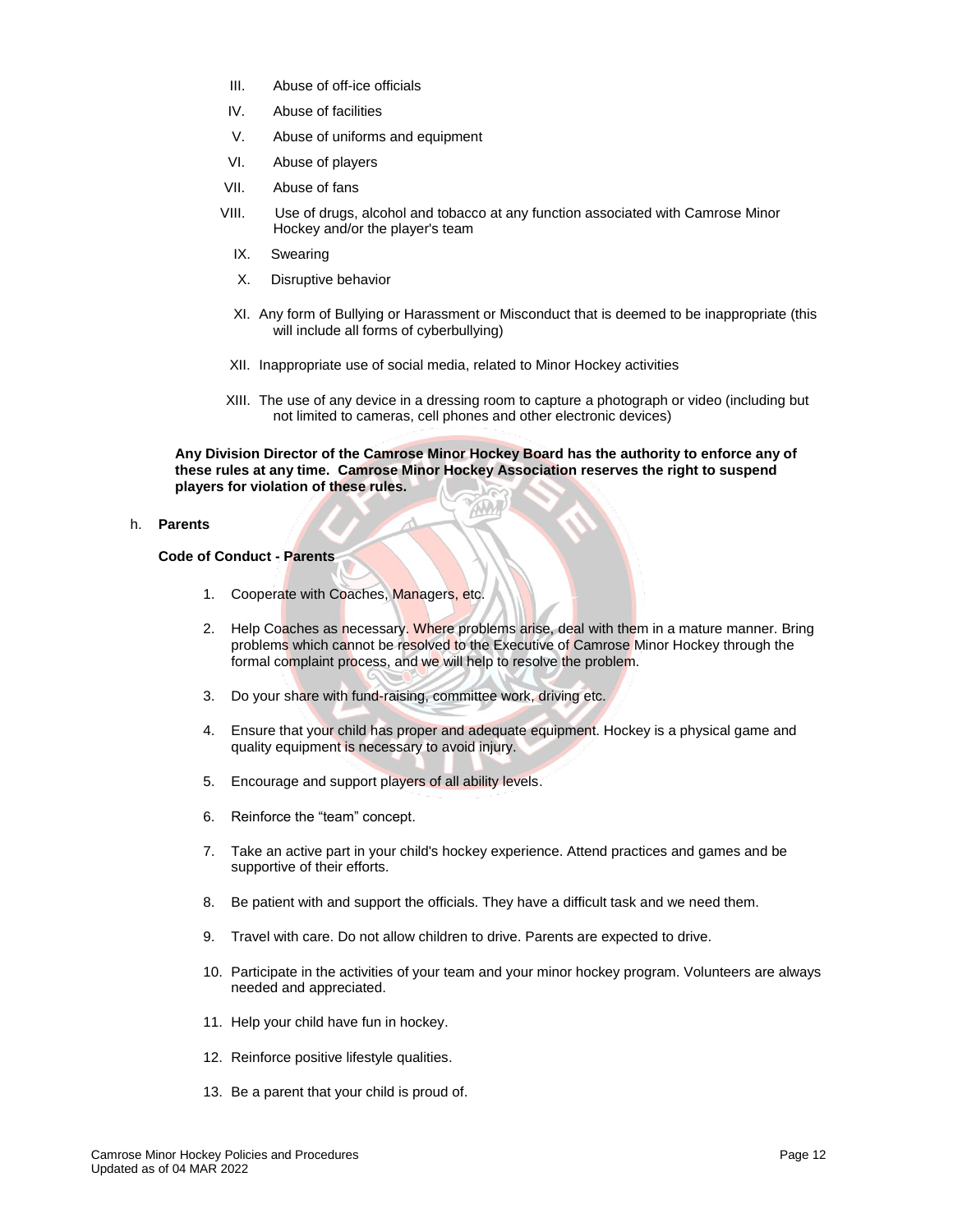- 14. Represent the City of Camrose and the Camrose Minor Hockey Association with class and dignity.
- 15. The following **will not** be tolerated by Camrose Minor Hockey:
	- i. Abuse of referees
	- ii. Abuse of team officials
	- iii. Abuse of off-ice officials
	- iv. Abuse of facilities
	- v. Abuse of uniforms and equipment
	- vi. Abuse of players
	- vii. Abuse of other spectators or fans
	- viii. Disruptive behavior
	- ix. Any form of Bullying or Harassment or Misconduct that is deemed to be inappropriate (this will include all forms of cyberbullying)
	- x. Inappropriate use of social media, related to Minor Hockey activities.

**Any member of the Camrose Minor Hockey Board has the authority to enforce any of these rules at any time. Camrose Minor Hockey Association reserves the right to suspend or take disciplinary action against parents for violation of these rules.**

# **5. PLAYER MOVEMENT**

a. **Policy and Guidelines**

Those players wishing to register for a category older than their age as of December 31st of the current playing season must meet the following criteria, as outlined:

All players wishing to move up to a level higher than their age group must notify the Board by completing the "Player Acceleration Request form" prior to August 15<sup>th</sup> of the year intending to be moved up. The Board will review all requests and provide approval prior to any player / goalie being allowed to try out or move up to a higher level age group.

# **PLAYER ACCELERATION – AA HOCKEY MODEL**

The objective of the "AA" Hockey Model is to develop players within their specific age group, and not to displace the players from their age Division by facilitating the movement of underage players. All underage players will only be considered as an exception.

Underage players will only be considered if they are one year younger than the age Division they are applying to participate in;

- a. A formal application must be submitted prior to the Evaluation Camp beginning. The player's Resident LMHA must support the request for Underage Player Exception by providing the necessary Player Movement Form;
- b. Along with the Player Movement Form, the Player must submit a letter outlining the rationale for being considered as an Underage Player;
- c. No underage players will be granted a second try-out;
- d. An underage player approved for participation in the Evaluation Camp, must evaluate in the top third of skaters by position;

i.e. The player must evaluate as a top three forward, top two defenseman, or the top goaltender, to make the "AA" team in question.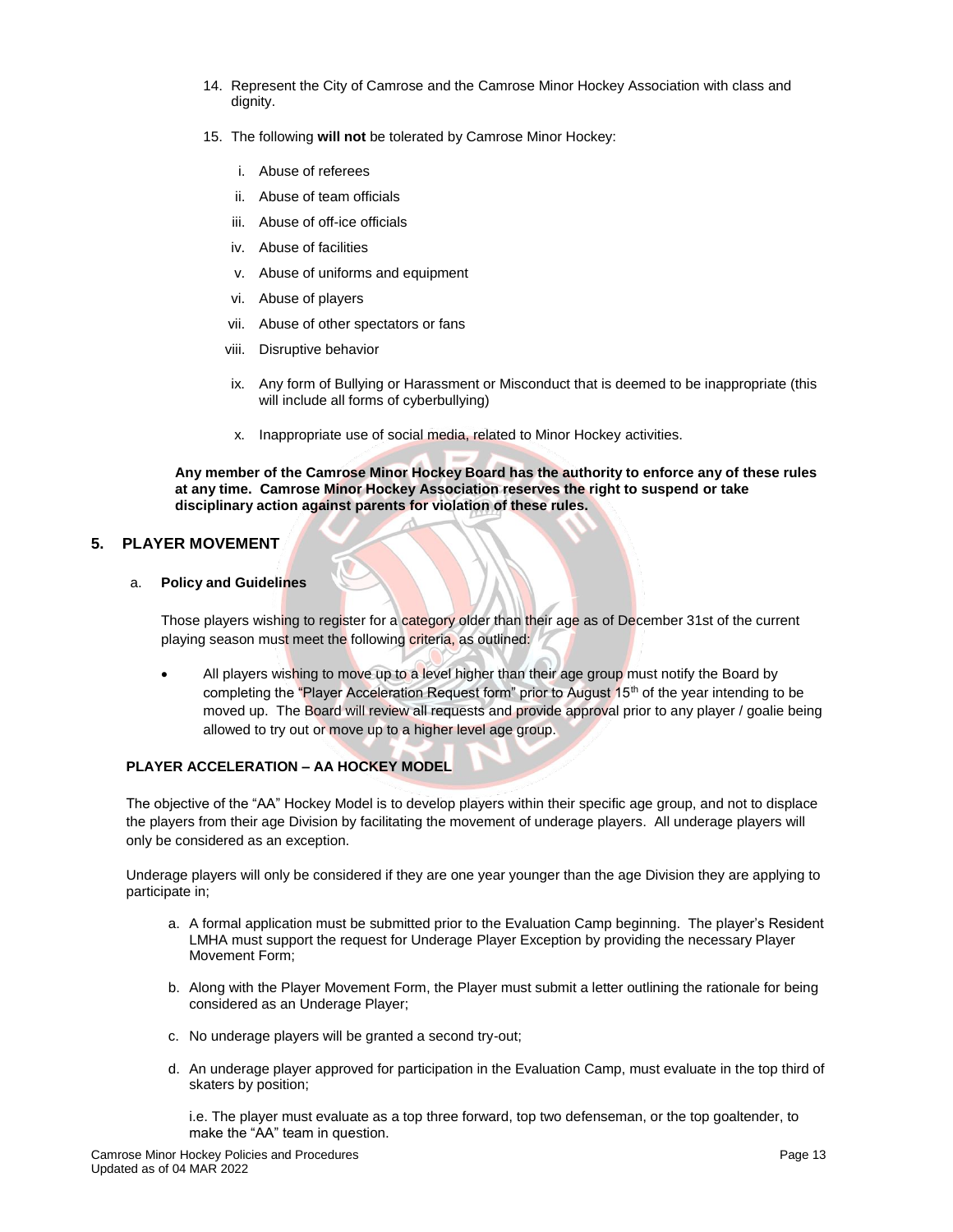e. The underage player's participation with the "AA" team must be determined within the first seven days of the Evaluation Camp, through a minimum of two ice times.

# **FEMALE TEAM PLAYER MOVEMENT**

• Female players wishing to move up to a level higher than their age group must have an on ice evaluation (Female Director and two independents) before a decision is made. If a player does not grade into the top four, top two for goalies, and is unsuccessful making the higher female age division team they must return to their appropriate age category. Consideration will also be made in relation to the number of registered players within each of the two age groups the player wishes to move up to or is eligible to play in. At no time, can the movement of a player, either up or down affect the minimum number of players required to form a team.

### **U7 PLAYER MOVEMENT (U9 House League)**

• After a Player Acceleration Request form is received from a U7 aged player to move up to U9 House League, it will be reviewed by the Board. Once reviewed the request will be forwarded to the U9 Director. The U9 Director in consultation with the affected coaches and CMHA Coordinator will take into consideration the playing ability, safety issues, maturity level of the player along with the number of registered players within each of the two age groups the player wishes to move up to or is eligible to play in. All placements into the higher age division must be approved by the Board.

# **ALL DIVISION PLAYER MOVEMENT CONSIDERATIONS**

- Players can be moved up at the discretion of the Board of Directors to supplement rosters when numbers warrant.
- Special circumstances may warrant review by the Board to approve or deny requests to move up to a higher age group. These requests will be reviewed on a case by case basis as required. The Board will only consider player movement under exceptional circumstances, not on a routine basis.
- The decision of the Board will be final and not subject to appeal.
- It is the position of Camrose Minor Hockey that, in situations in which a player is invited to move up and play with a higher level team, this opportunity be granted to that player, unless the team to which that player is sheeted/carded, has previously scheduled games.
- Any Coach requesting a player from another team must first make a request from the affected Coach, then the affected player's parents, and finally the player.
- This policy has the following conditions:
	- $\triangleright$  Prior to the submission of team rosters to Hockey Alberta, there is no stipulation on player movement.
	- ➢ After December 15th, player movement is restricted to affiliates.
	- $\triangleright$  An affiliated player can only play a total of 10 games throughout the season. This excludes exhibition and tournament games.
- Questions regarding the interpretation of this policy should be addressed to the Camrose Minor Hockey Board or the Minor Hockey Coordinators.

# **6. AFFILIATION**

a. Policy and Guidelines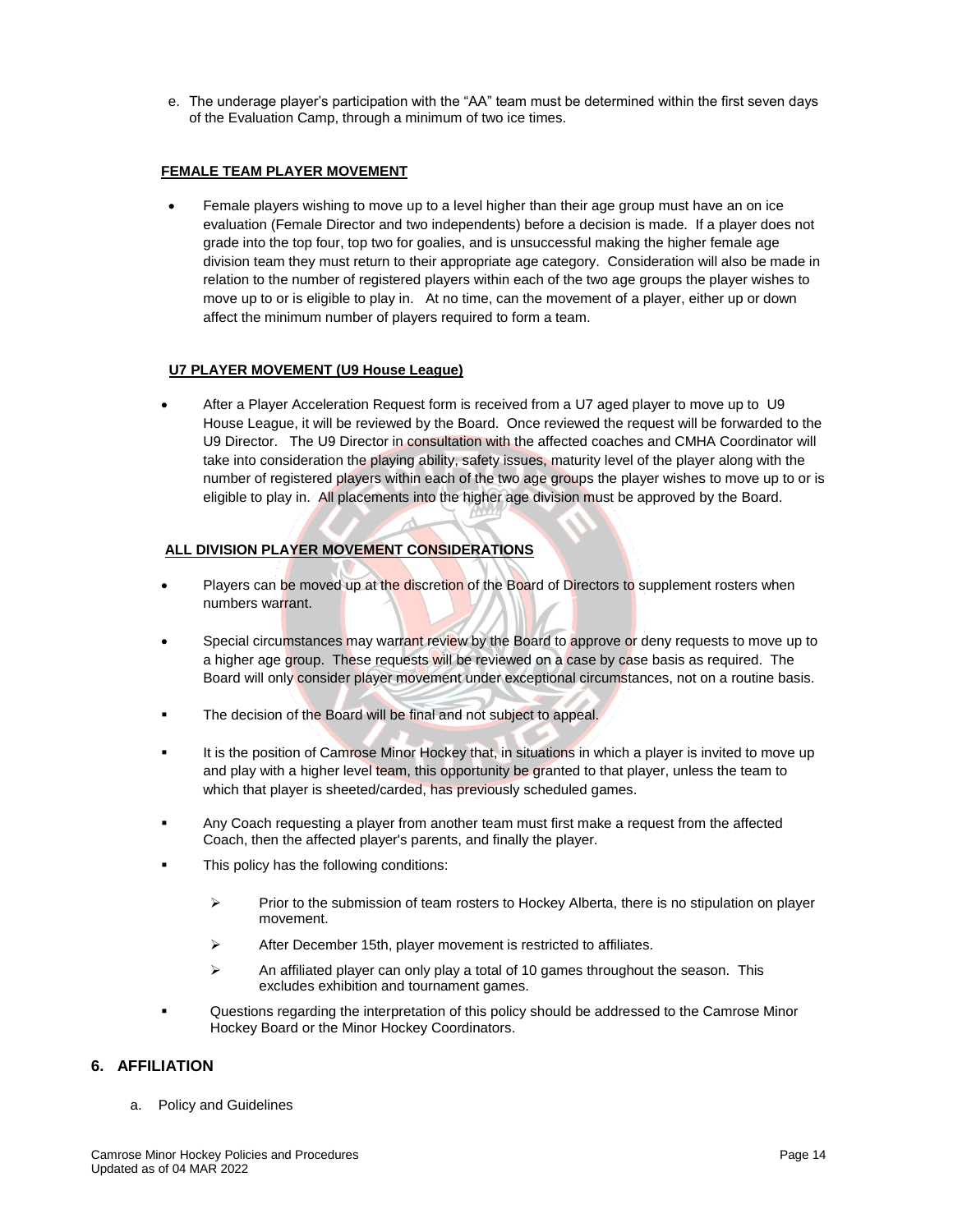- **Affiliation was created to assist the system by allowing teams relief when illness or injury occurs.**
- **The Affiliation works as such:** 
	- ➢ Hockey Alberta will only recognize Named Affiliates which **allows a team** to name up to 19 players from lower divisions who would serve as affiliates for that particular team.
- Deadlines have been set as follows for teams to complete their affiliation to allow lower teams to affiliate within Camrose Minor Hockey:
	- AA teams have until October 15<sup>th</sup>
	- $\triangleright$  A team will have until October 31 and after this date, all lower teams may affiliate
- **EXTE:** Affiliation must be declared and filed in writing no later then January 15th of each season with Hockey Alberta. The player must be affiliated to the team prior to playing a game. At the end of a playing season, affiliations cease to be recognized. For the use of an affiliated player, both Coaches must agree that he can move up to play in the higher category.
- b. As noted in Player Movement, a property affiliated player may play a total of 10 games total which includes any game sanctioned by Hockey Alberta which excludes exhibition and tournament games. If that affiliated player plays that "11th" game, he goes back to his team and the coach of the team will have an indefinite suspension from Hockey Alberta.
- c. U9 Affiliation is per Hockey Alberta regulations and differs from the U11 division and higher.

"The principle of affiliation at the U9 Division is to provide for replacement players when regular team players are sick, injured or otherwise unavailable." The following rules will apply:

- i) Affiliated players will only be allowed in situations where registered team player are unavailable to the team because of
	- a) Sickness;
	- b) Injury;
	- c) Inadequate number of registered team players to play a game.
- ii) When a Team has less than twelve (12) registered players, Affiliated Players may be used to increase the number of players on a game sheet to a maximum of twelve (12) players (i.e. – when Affiliated players are used in a game the maximum number of players allowed to be placed on a game sheet is twelve (12)). The maximum number of twelve (12) includes the total of both registered players and Affiliated Players.
- iii) A Player Affiliated to or within the Division of U9 may not play more than five (5) games with the affiliated team in the current Hockey Season, excluding exhibition and tournament games. Note: after five (5) games, such player will be an ineligible player and HA rules respecting playing an ineligible player will be enforced.
- d. There will be no affiliation allowed within the Division of U9.

Once the lower team has completed the hockey season, the affiliated player is allowed to play unlimited number of games with his affiliated team.

The Affiliation structure of Camrose Minor Hockey is submitted to Hockey Alberta by the Camrose Minor Hockey Coordinator (s) and therefore does not require any action on the part of individual Coaches.

**EURE** Further questions regarding Affiliation should be directed to Camrose Minor Hockey.

# **7. FUND-RAISING AND FINANCIAL ACCOUNTABILITY**

### a. **Fund-Raising and Financial Accountability**

The Camrose Minor Hockey Association understands the need for team fund-raising and support the efforts of our teams to provide their players with quality hockey experiences. Camrose Minor Hockey makes the following requests of all teams that engage in fund-raising.

Camrose Minor Hockey Policies and Procedures **Page 15** November 2012 15 November 2012 15 November 2013 Updated as of 04 MAR 2022 Maintain complete accurate financial records of all activities which involve the generation and/or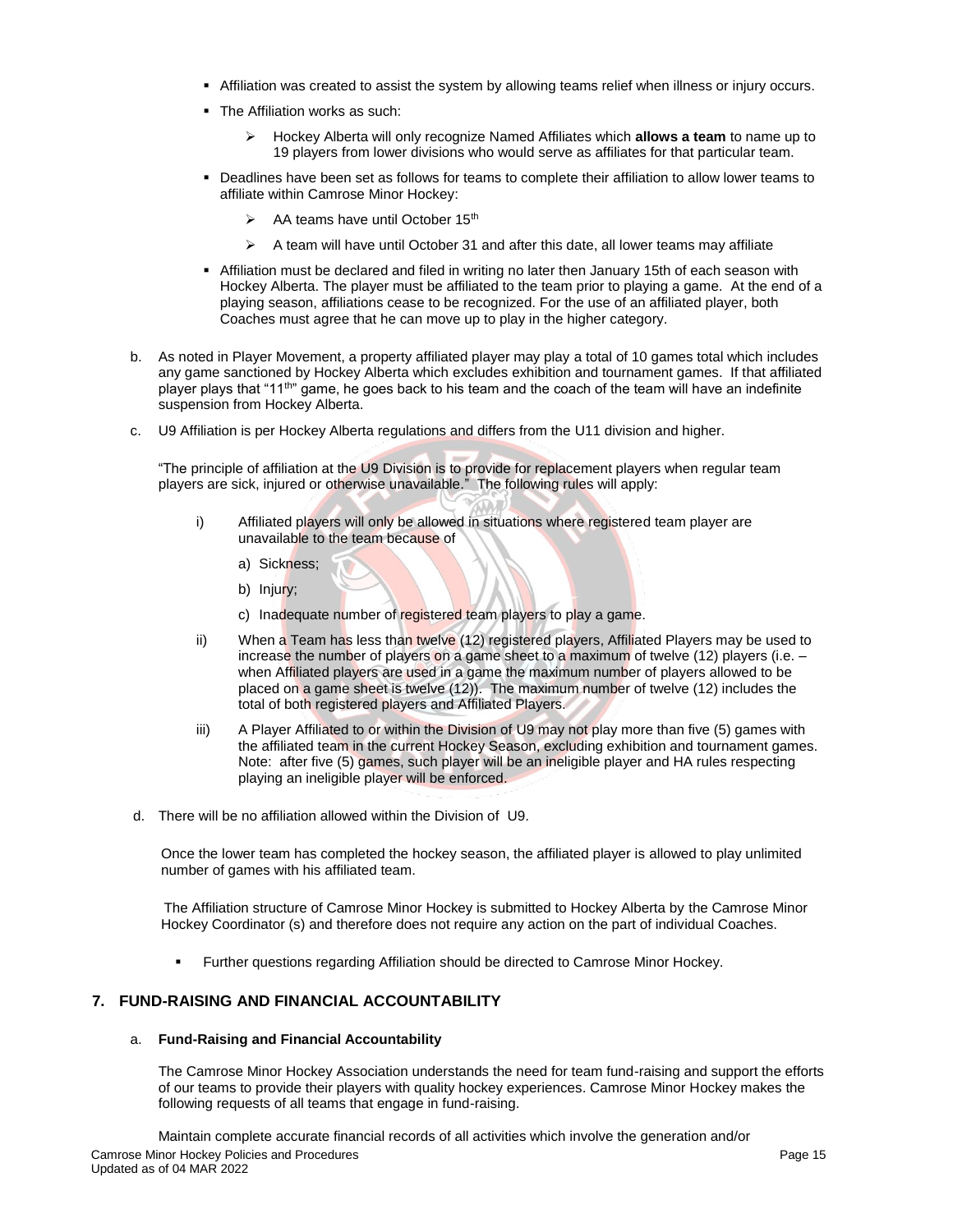disbursement of any and all funds associated with your team. Copies of these financial records must be available to all parents. As well, Camrose Minor Hockey may request financial records.

### b. **Insurance Coverage and Registration**

All fund-raising activities MUST be confirmed with our Minor Hockey Coordinator

There are a number of reasons for this:

- $\triangleright$  Unless your fund-raising activity has been properly registered as such through the Minor Hockey Coordinator and Hockey Alberta, you have NO insurance coverage. Should an accident occur as part of an unregistered fund-raising activity, the team officials are liable.
- $\triangleright$  Many teams have traditional fund-raising activities. Camrose Minor Hockey is supportive of these traditional fund-raising activities and wishes to avoid conflicts among our teams as a result of an overlap.
- ➢ Timing of fund-raising activities is important. Bottle drives are to be booked directly with the Bottle Depot. Any further fundraising activities are to be forwarded to the Camrose Minor Hockey Coordinators to be passed on to the Board for review.

#### c. **Canvassing of Businesses**

Camrose Minor Hockey request that canvassing of our Business Community be kept to a minimum. Many of these businesses are already supporting our program through sponsorships and their taxes.

It is expected that the revenues generated through team fund-raising are for the purpose of financing hockey experiences for the players.

# **8. TOURNAMENTS**

- a. **Policies and Guidelines, Sanctions and Travel Permits**
	- Camrose Minor Hockey are supportive of involvement of our teams and players in the experience of tournament hockey.
	- Camrose Minor Hockey will provide the opportunity for select Camrose Minor Hockey teams as per Section 1 (f) to participate in a Camrose tournament each year. All other teams will consult on an annual basis with the CMHA Coordinator on the availability of ice to determine feasibility in hosting a tournament.
	- Any Camrose Minor Hockey team which desires to participate in an out-of-town tournament may do so providing that the following conditions are satisfied:
		- i. All Policies and Guideline of Camrose Minor Hockey are followed
		- ii. **The tournament has been officially sanctioned by Hockey Alberta** (See Appendices for sample Sanction)
		- iii. **All necessary travel permits have been completed and filed with the Minor Hockey Coordinator** (See Appendices for sample travel permit)
		- iv. The involvement and support of players and parents has been received
		- v. The tournament does not interfere with the completion of regular league or playoff games

# **9. TRAVEL**

It is the policy of Camrose Minor Hockey, that no player shall be in control of a vehicle in which other players are passengers. Parents are requested to ensure that they drive to all team-related activities.

When traveling to out-of-town games, teams are encouraged to make use of bus services. A number of charter agencies are available locally.

Camrose Minor Hockey Policies and Procedures **Page 16** and *Procedures* Page 16 and *Procedures* Page 16 Updated as of 04 MAR 2022 Travel permits must be completed whenever a team travels outside of our Zone. Travel permits will be completed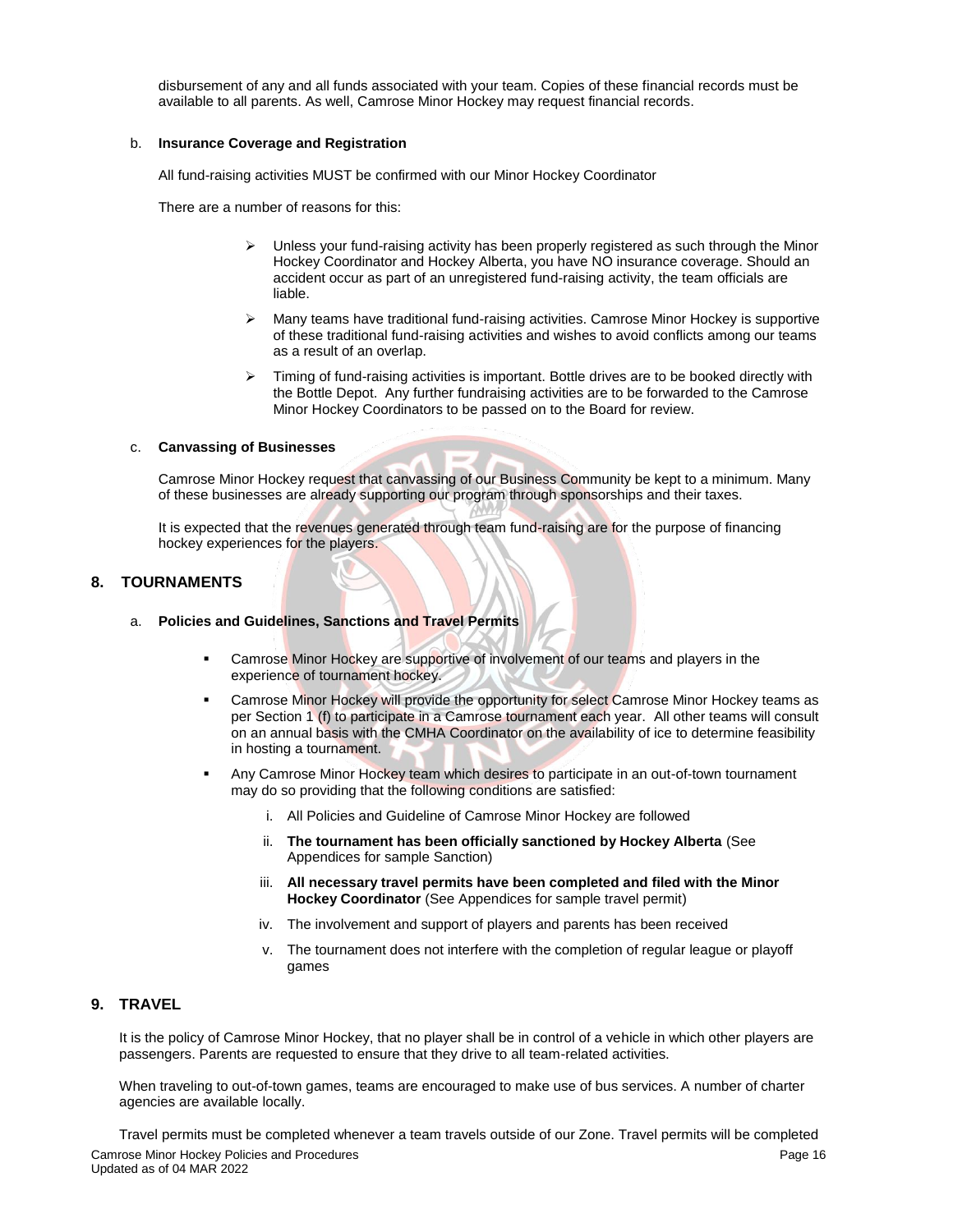by the Minor Hockey Coordinator upon notification by the team of the sanction number and dates of where they are going 3 days prior to travel date.

# **10. FORMAL COMPLAINT, SUSPENSION AND APPEAL PROCESS**

Camrose Minor Hockey request that all concerns and complaints be forwarded in written form to any member of the Board. Concerns and complaints will not be acted upon unless received in written form. All formal concerns and complaints will be dealt with at the next regularly scheduled meeting of the Camrose Minor Hockey Association unless the concern is of an emergency nature at which point a meeting will be arranged at the earliest possible date.

In situations where it is deemed necessary, Camrose Minor Hockey reserves the right to implement disciplinary action. In such situations, the party in question will be invited to appear before the Camrose Minor Hockey Executive to provide information.

**Appeals must be submitted in writing to any member of the Board along with a written cheque for \$100.00 made out to Camrose Minor Hockey Association. Appeals will be dealt with at the next regularly scheduled meeting of the Camrose Minor Hockey Association unless the Appeal is of an emergency nature at which point a meeting will be arranged at the earliest possible date.**

Concerns and/or Complaints involving Referees or Linesmen should be submitted in writing to:

- Referee in Chief (or designate)
- **Camrose Minor Hockey President**
- Camrose Minor Hockey Coordinator (s)

# **11. GUIDE FOR HANDLING COMPLAINTS AGAINST MINOR HOCKEY COACHES**

Prior to the Board considering a complaint, the complainant must confirm that they have had a discussion with the coach concerning the complaint.

Once there has been a discussion and if no resolution has occurred, the following procedure will be followed:

- a. The complaint must be in writing. It must include sufficient detail for the reader to understand the issue. Please refer to the Complaint/Concerns Form.
- b. The complainant must give a written consent for the complaint to be released to anyone required to deal with the complaint, which may result in the complaint being public.
- c. The complaint, once authorized, will be forwarded to the Coaches Committee, who in their absolute discretion will assess the merit of the complaint, usually through consultation with the complainant.
- d. If it is decided that the complaint has merit, the Coaches Committee shall have a meeting with the affected coach, sharing with the coach the written complaint.
- e. At the conclusion of the meetings outlined in (c) and (d), the Coaches Committee shall form a decision relative to the complaint.
- f. The Coaches Committee shall forward a recommendation to the Board.
- g. The Board shall communicate their decision to the complainant in writing.
- h. In the event that the procedure is terminated at the conclusion of (c), which would indicate that the written complaint has not been shared with anyone but the Coaches Committee, the written complaint shall be returned to the complainant, or destroyed. It is only after a complaint has been handled by the Board that the complaint would be kept on file.

# **12. ICE SCHEDULING**

It shall be the policy of the Camrose Minor Hockey Association that any ice that cannot be used by a team is to be returned to the Camrose Minor Hockey Coordinators as soon as possible in order for redistribution of that ice slot to occur.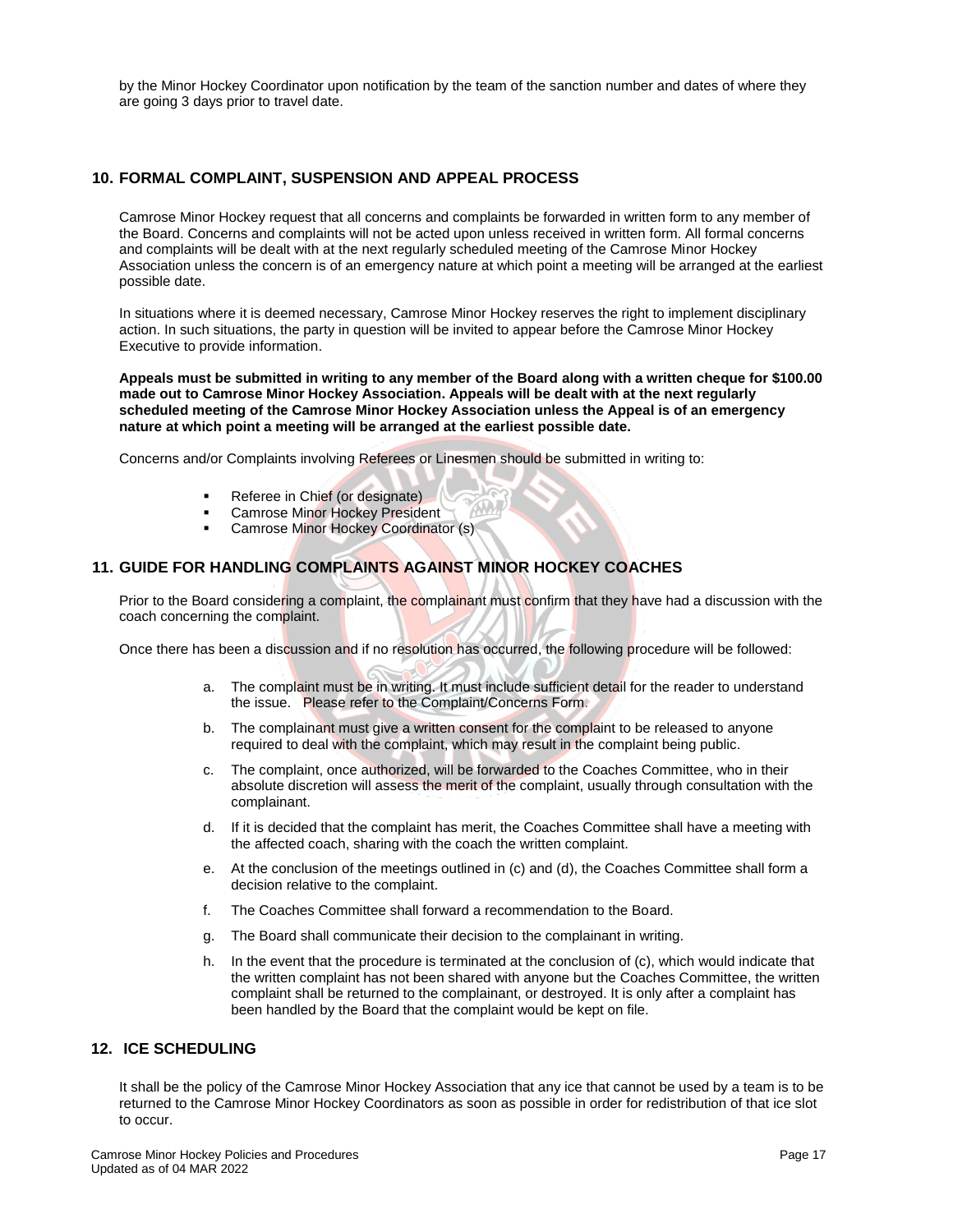### *PROCEDURE:*

- *a.* Any team which finds that it cannot use an ice slot that has been designated for their use will notify the Camrose Minor Hockey Coordinator (s) as soon as possible.
- **b.** All coaches and managers will be notified of unused ice slots by Tuesday of each week.
- *c.* Priority to distribution of ice slots will be as follows:
	- I. Make up of regular league games shall come before exhibition games. *The cost of any exhibition game will not be covered by CMHA but will be at the expense of the team and invoiced accordingly.*
	- II. Any team that has missed a regularly scheduled practice due to a scheduled league game shall be given priority for an open practice slot prior to 11 (a) or (b) coming into effect.
- *d.* Distribution of the ice slots shall be designated as follows:
	- I. Representative Teams from the U18 Level down to the lowest representative level shall have first choice at the open ice slot (s). Once a team has been given an ice slot, they will go to the bottom of the list for the next ice slot that comes open. If a AA team has requested the open practice ice time, it will be considered a low priority as they already have two practice ice slots. It will only be considered if no other team has spoken for the open ice slot.
	- II. If none of the Representative Teams want the open ice slot, it shall then go to the House League Teams starting at U18 level and working down to the lowest level.
- *e.* Requests for additional practice ice slots are to be submitted by email stating dates and times required to the Camrose Minor Hockey Coordinator (s) and will be dealt with as soon as regularly scheduled games are assigned. No general requests will be accepted.
- *f.* Any Minor Hockey ice unclaimed by Wednesday will be returned to the city.

# **13. ICE SCHEDULING – END DATES FOR TEAMS**

It shall be the policy of the Camrose Minor Hockey Association that once the hockey team has completed their playoff rounds, Camrose Minor Hockey will cover the cost of one ice time for a team wrap up. Any teams wanting ice times beyond this will be charged for it accordingly. If a team has made it into provincials and they have finished their playoff rounds, CMHA will cover one ice session per week up to the first provincial game and anything additional will be covered by the team.

# **14. RESIDENT AND NON – RESIDENT PLAYERS**

Camrose Minor Hockey recognizes the importance of developing a competitive and rewarding program at all levels. The following policy serves to further develop local players at all levels.

#### **Definitions of Camrose Minor Hockey Resident Player and Non-Resident Player**

- a. A **Resident Player** to Camrose Minor Hockey Association is any player residing inside of the CMHA Boundaries (Hockey Alberta - Zone 7 – Boundary Project).
- b. A **Non-Resident Player** to Camrose Minor Hockey Association is any player residing outside of the CMHA Boundaries (Hockey Alberta - Zone 7 – Boundary Project).

# **PLEASE NOTE:**

Over-riding all these provisions, if the player is considered a **non-resident player** according to Hockey Alberta player verification process, then the player will be considered a **non-resident player** by CMHA.

*Non Resident players will be allowed to tryout at the A or B level provided they do not have a team to go back to with their home association at the applicable level.*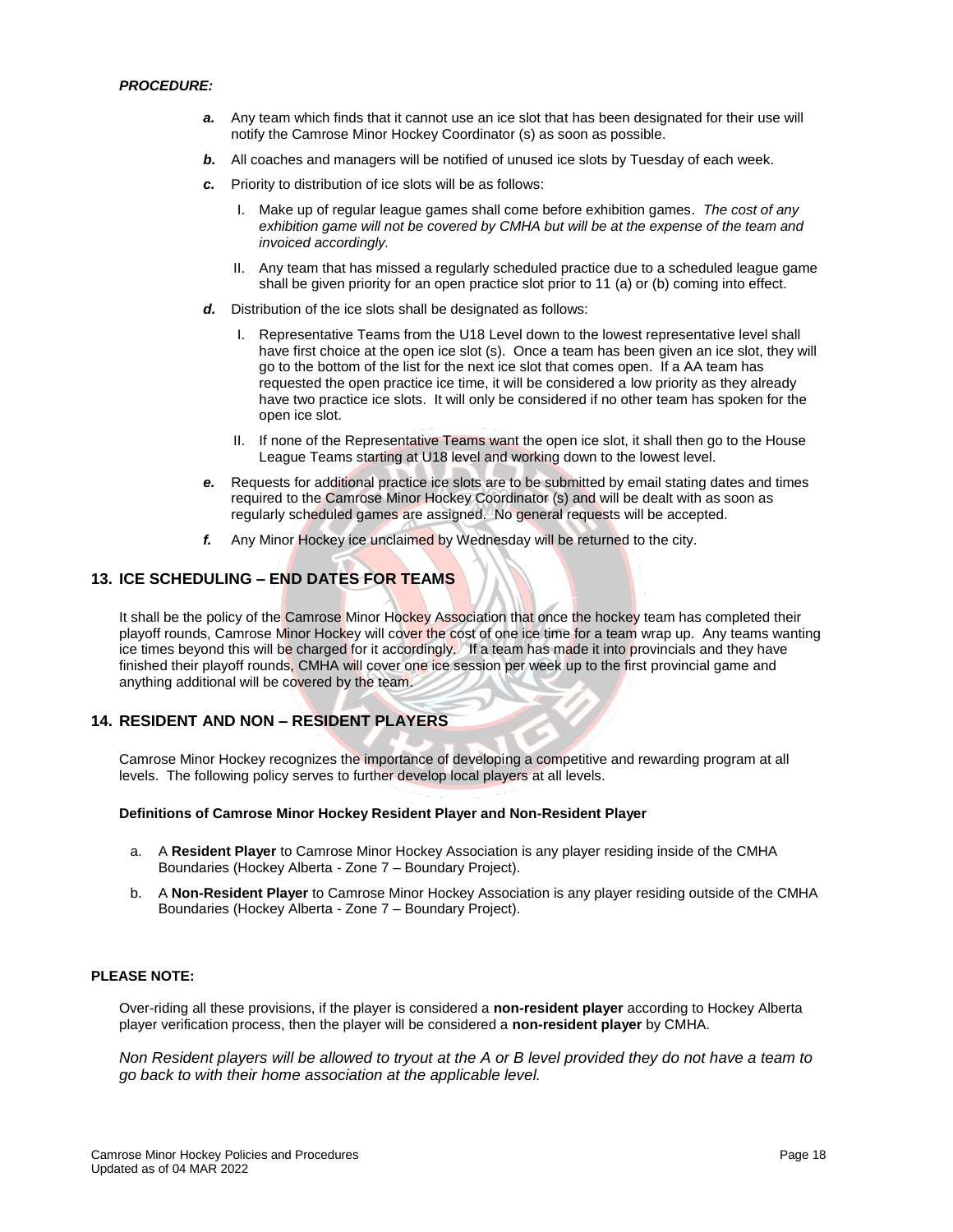Camrose Minor Hockey will follow the same practice for allotment of imports at the U11 division as it is done at the U13, U15 and U18 levels (Motion passed at 15 JUNE 2020 meeting)

# **15. SUPPLEMENTARY CLOTHING, LOGOS, COLORS**

Camrose Minor Hockey recognizes that a standard set of colors may provide for recognition of teams when participating in provincial competition or league play; cost benefits for equipment purchase and a unifying influence for players, team officials and followers. Supplementary clothing is entirely optional, however, specifications for products bearing the association logos are designed to provide season to season continuity and reduce costs to parents. The main logo as noted below is the only one to be used and may be done up in different shades dependent on the attire.

# **SUPPLEMENTARY CLOTHING**

All supplementary clothing is purchased by parents as a matter of personal choice. No stipulation shall be made by team officials or others requiring the purchase of supplementary clothing and no player shall be penalized for not participating in a purchase plan.